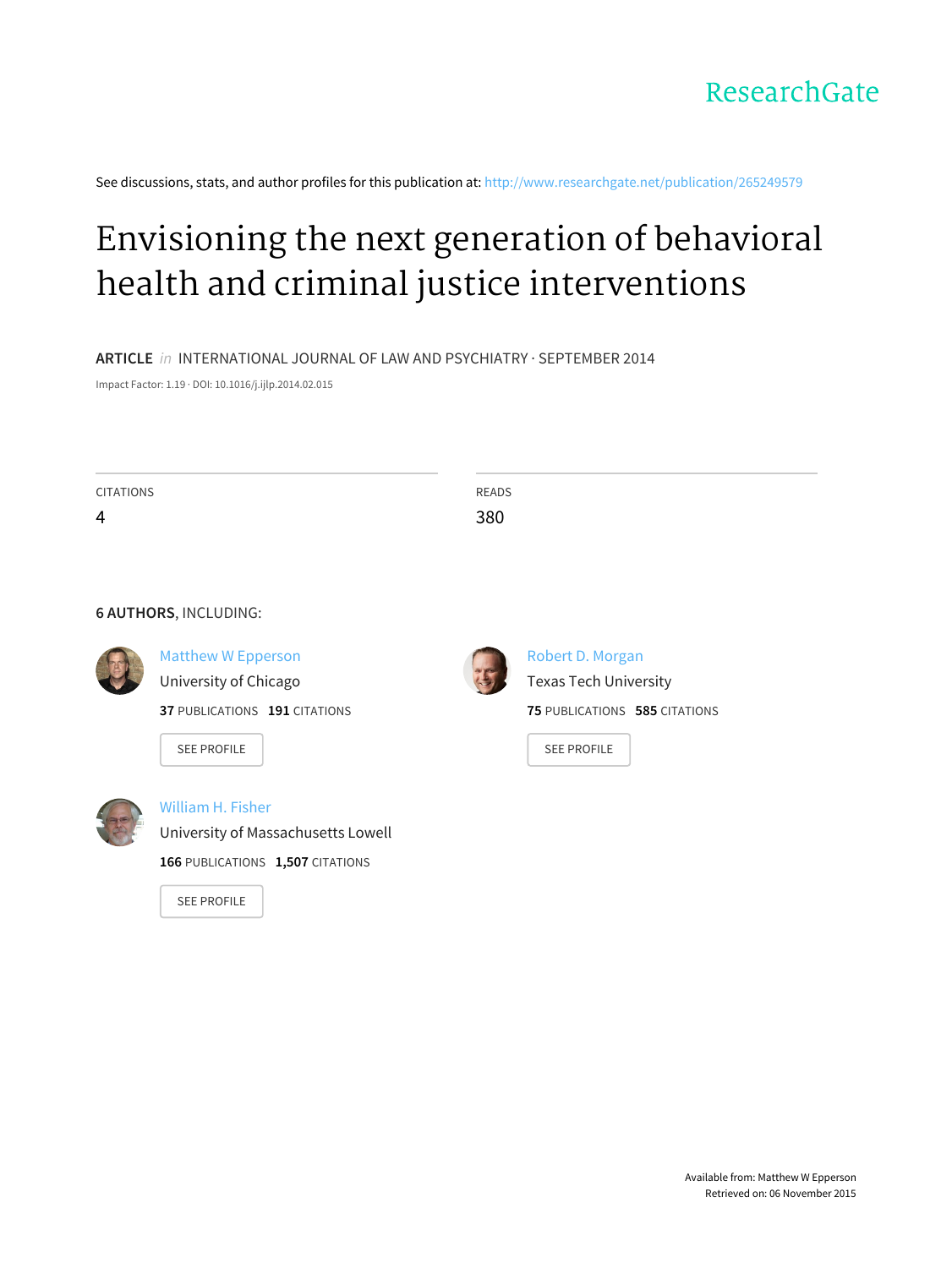Contents lists available at [ScienceDirect](http://www.sciencedirect.com/science/journal/01602527)





### Envisioning the next generation of behavioral health and criminal justice interventions



Matthew W. Epperson <sup>a,\*</sup>, Nancy Wolff <sup>b</sup>, Robert D. Morgan <sup>c</sup>, William H. Fisher <sup>d</sup>, B.Christopher Frueh <sup>e,f</sup>, Jessica Huening <sup>b</sup>

a School of Social Service Administration, University of Chicago, 969 East 60th Street, Chicago, IL 60637, USA

<sup>b</sup> Center for Behavioral Health Services & Criminal Justice Research, Rutgers, The State University of New Jersey, 176 Ryders Lane, New Brunswick, NJ 08901, USA

<sup>c</sup> Texas Tech University, Psychology Department, Box 42051, Lubbock, TX 79409-2051, USA

<sup>d</sup> University of Massachusetts-Lowell, Mahoney Hall, Room 226, Lowell, MA 01854, USA

<sup>e</sup> Department of Psychology, University of Hawaii, 200 West Kawili Street, Hilo, HI 96720, USA

<sup>f</sup> The Menninger Clinic, 12301 Main Street, Houston, TX 77035, USA

#### article info abstract

Available online 22 March 2014

Keywords: Behavioral health Criminal justice Serious mental illnesses Intervention

The purpose of this paper is to cast a vision for the next generation of behavioral health and criminal justice interventions for persons with serious mental illnesses in the criminal justice system. The limitations of first generation interventions, including their primary focus on mental health treatment connection, are discussed. A person–place framework for understanding the complex factors that contribute to criminal justice involvement for this population is presented. We discuss practice and research recommendations for building more effective interventions to address both criminal justice and mental health outcomes.

© 2014 Elsevier Ltd. All rights reserved.

#### 1. Introduction

Over the past two decades in the United States, there has been a systematic effort to develop and implement interventions to address the needs of persons with serious mental illnesses  $(SMI)^1$  who are involved in the criminal justice system. The need for these interventions was driven in part by the overrepresentation of adults with mental illnesses in the criminal justice system and in part by the pervasive belief that it is socially and clinically inappropriate for most people with SMI to be enmeshed in that system. These factors motivated both federal legislation and state and local policies and mandates to develop targeted responses to reduce the prevalence of justice-involved persons with SMI. These interventions included jail diversion programs, mental health courts, specialized probation and parole caseloads, and forensic mental health services emphasizing psychiatric rehabilitation.

We refer to this collection of interventions by the term "first generation" for two reasons. The first is to acknowledge that these interventions are united by a common philosophy and theme: criminal justice involvement of people with SMI is reduced primarily by providing mental health treatment to these individuals. Correspondingly, the principal objective of first generation interventions was to create or strengthen

E-mail address: [mepperson@uchicago.edu](mailto:mepperson@uchicago.edu) (M.W. Epperson).

linkages to effective mental health services. The treatment emphasis of first generation interventions, while laudable, has overshadowed a growing body of research suggesting that people with SMI have encounters with the criminal justice system for many of the same reasons as people without SMI (Fisher, Silver, & Wolff, 2006). Limiting the focus of intervention to treatment engagement may account for the weak performance of first generation interventions. To date, empirical research on first generation interventions has demonstrated limited effectiveness in terms of improving both criminal justice and clinical outcomes for justice-involved persons with SMI (Martin, Dorken, Wamboldt, & Wootten, 2011). Practice confirms this research: over the past 20 years that these interventions have proliferated, there has been no meaningful decrease in the prevalence of persons with SMI in the criminal justice system (Fazel & Danesh, 2002; Steadman, Osher, Robbins, Case, & Samuels, 2009; Teplin, 1990; Torrey, Kennard, Eslinger, Lamb, & Pavle, 2010).

The second reason, then, for classifying these interventions collectively as "first generation" is to draw attention to the need for a more nuanced and evidence-based foundation for the next generation of interventions. To be effective, research is suggesting that these interventions need to be reframed to more directly account for the multitude of factors contributing to the criminal justice involvement of persons with SMI. These factors are supported by research showing that people with SMI, in general, display many of the same risk factors for criminal involvement as the broader offender population. Effective mental health treatment will be an important response to their unique needs, but focusing primarily on treatment is likely to be insufficient for most persons with SMI in the criminal justice system.

<sup>⁎</sup> Corresponding author at: University of Chicago, 969 East 60th Street, Chicago, IL 60637, USA. Tel.: +1 773 702 3243; fax: +1 773 702 0874.

We use the term "serious mental illnesses" (SMI) to describe major Axis I diagnoses, including schizophrenia spectrum disorders, bipolar spectrum disorders, and major depressive disorders. We also use the term "mental illnesses" to refer to a broader category of any diagnosed mental health condition.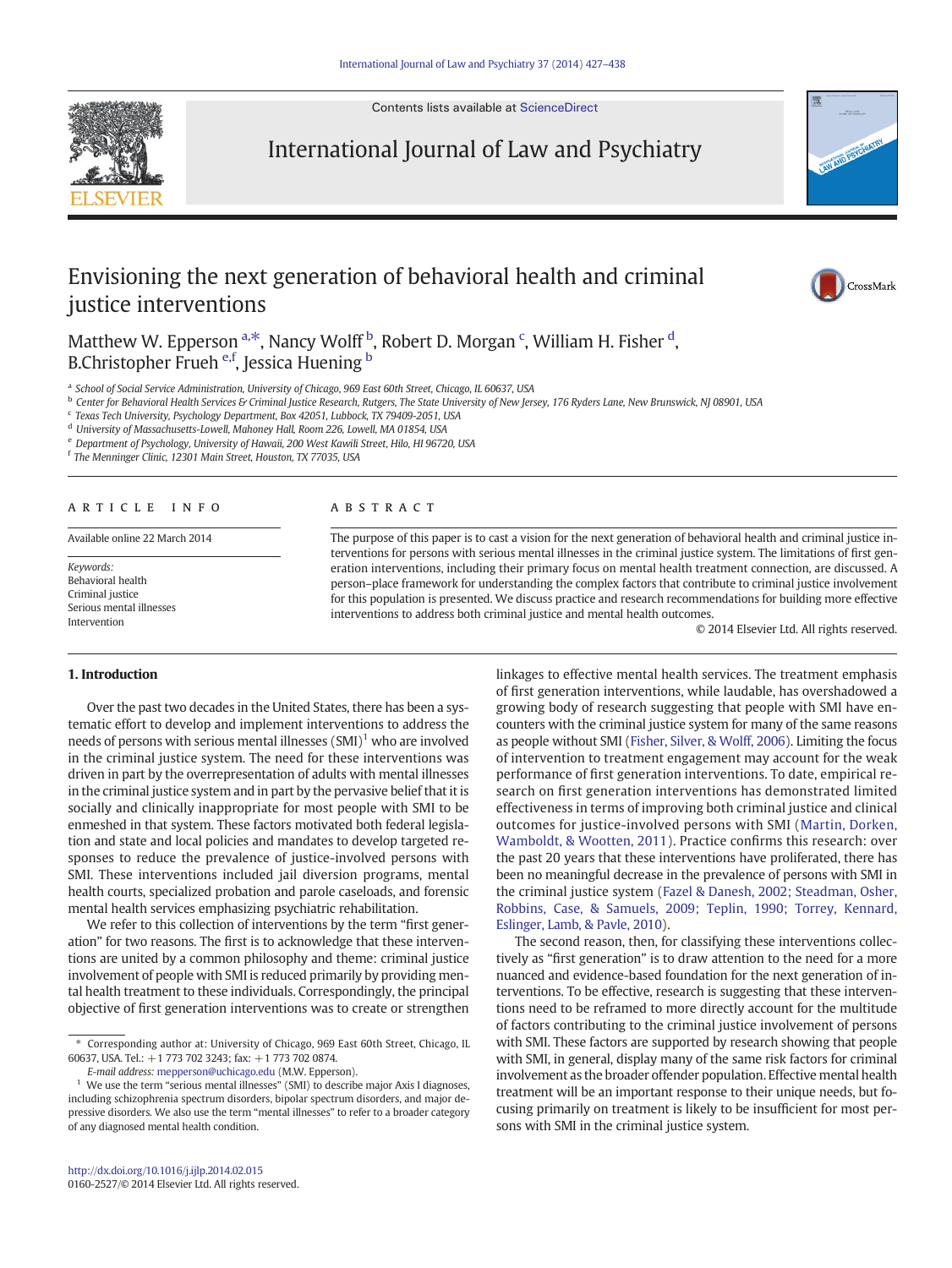The purpose of this paper is to cast a vision for the next generation of behavioral health and criminal justice interventions by presenting a set of empirically informed individual and environmental factors that directly and indirectly contribute to criminal justice involvement for individuals with SMI and are, therefore, critical targets for intervention. Although justice-involved persons with SMI bear unique stressors attributable to their mental illness, they also have many "normal" risk factors for criminal behavior. Attending to these shared risk factors, when combined with those associated directly with mental illness, provides a richer, more nuanced foundation for the next generation of interventions, which will likely improve their performance in reducing recidivism and psychiatric relapse. Finally, we present practice recommendations for developing the next generation of interventions and suggest a research agenda for the future.

#### 2. First generation mental health and criminal justice interventions

The first generation of mental health and criminal justice interventions emerged over growing concern regarding the overrepresentation of persons with SMI involved in the criminal justice system. The first rigorous study to measure the prevalence of SMI in the criminal justice system was conducted by Teplin and colleagues in Chicago's Cook County Jail (Teplin, 1990; Teplin, Abram, & McClelland, 1996). Using then state-of-the art field epidemiologic techniques, they estimated a prevalence of SMI of 6.4% for men and 15% for women (Teplin, 1990; Teplin et al., 1996). These rates of SMI and co-occurring substance abuse substantially exceeded the general population rates obtained in the Epidemiologic Catchment Area study (Robins & Regier, 1991). Although prevalence estimates in subsequent studies have varied, a metaanalysis of 62 surveys from 12 countries indicates that roughly 14% of persons in the criminal justice system suffer from one or more SMI (Fazel & Danesh, 2002). Some of the most recent research in U.S. jails estimates the rate of SMI to be approximately 14% and as high as 31% for female inmates (Parsons & Sandwick, 2012; Steadman et al., 2009). Based on this body of research, it is estimated that over one million adults with SMI in the U.S. are under correctional supervision, with most living in the community while being supervised (Ditton, 1999; Glaze & Parks, 2012).

In response to the overrepresentation of persons with SMI in the criminal justice system, numerous first generation interventions were planned, developed, and implemented. These interventions have been situated in a variety of mental health and criminal justice settings, and were predicated on the "criminalization" hypothesis. Psychiatrist David Abramson first used this term in 1972 to describe the "criminalization of mentally disordered behavior," by which he was referring to the increasing numbers of former state hospital patients who were now found in jails and prisons (Abramson, 1972). It was reasoned, at the time, that the solution to the problem of criminalization resided within the mental health system. That is, it was assumed that untreated symptoms of mental illness caused criminal justice involvement. As a result, the first generation of interventions was grounded in two related beliefs. The first was that the justice system entanglement of persons with SMI was caused either by ineffective access to mental health services or disconnection from services. The second was that developing mechanisms for connecting or reconnecting persons with SMI to mental health treatment would prevent further criminal justice involvement (Fisher et al., 2006).

Federal legislation and state and local policies responded to the growing concern about the criminalization of persons with SMI. In 1997, the Jail Diversion Knowledge Development Application initiative was launched by the U.S. Department of Health and Human Services, Substance Abuse and Mental Health Services Administration, Center for Mental Health Services (Case, Steadman, Dupuis, & Morris, 2009). The Center for Mental Health Services later supported jail diversion programs through several Targeted Capacity Expansion funding projects. America's Law Enforcement and Mental Health Project was signed into law by President Bill Clinton in 2000, which established the Mental Health Courts Program within the U.S. Department of Justice, and provided grants to develop continuing judicial supervision and the coordinated delivery of services to persons with SMI in the criminal justice system (Litschge & Vaughn, 2009). Even more influential was a second piece of federal legislation: the Mentally Ill Offender Treatment and Crime Reduction Act (MIOTCRA), signed by President George W. Bush in 2004, which has authorized over \$50 million in grants to promote the development of first generation interventions (Council of State Governments Justice Center, 2012). The MIOTCRA, informed by President Bush's New Freedom Commission's 2004 report, recommended diversion from jails and prisons to mental health treatment programs for persons with SMI as an emerging best practice and cost-saving measure (Litschge & Vaughn, 2009). The MIOTCRA offered incentives for state and local governments to create policies and programs that would foster an environment that was supportive of and hospitable to interventions focusing on mental health service linkage for justice-involved persons with SMI. For example, both California and Florida have developed formal grant programs geared toward crime reduction and reinvestment for persons with SMI (Case et al., 2009).

Guided by the belief about the criminalization of persons with SMI and the effectiveness of existing treatment and services, the first generation of interventions was designed and implemented primarily to divert justice-involved people with SMI to the mental health system, with the goal of establishing an enduring treatment connection between people with SMI and mental health providers. First generation "connecting" interventions were implemented at various intercept points in the justice system, beginning with police, proceeding through the courts, and ending at the point of reentry to the community following a spell of incarceration and/or supervision (Munetz & Griffin, 2006) (for a detailed review of these intervention types, see Epperson et al., 2011; Skeem, Manchak, & Peterson, 2011). These interventions may be situated within criminal justice or mental health settings. Criminal justice interventions generally expand police, court-based, and mandatory supervision practices in ways that use legal means at their disposal to divert persons with SMI to the mental health system. Mental health interventions, on the other hand, are traditionally case managementbased services that have been altered to enhance mental health treatment access and adherence for persons with SMI entangled in the criminal justice system.

#### 2.1. Criminal justice interventions

Energized by federal funding and cooperative state and local policies, a range of first generation interventions flourished. Focusing primarily on diversion of non-dangerous offenders with SMI from jails and, to a lesser extent, prisons to mental health treatment, these interventions are classified as either "pre-booking" or "post-booking." Prebooking diversion refers generally to training police officers to recognize symptoms of SMI and, if possible, transport of persons with SMI to a designated mental health portal in lieu of criminal arrest. In the U.S., the most common pre-booking diversion model is the Crisis Intervention Team (CIT), with over 1000 police departments nationwide indicating that they are implementing this model or have already done so. CIT entails a cadre of specially trained officers who are designated first responders to any call involving a person known or suspected to have a serious mental illness, with the goal of diverting persons with SMI to mental health services (Cochran, Deane, & Borum, 2000; Dupont & Cochran, 2000; Watson, Morabito, Draine, & Ottati, 2008). Postbooking diversion programs divert persons with SMI to mental health treatment after the individual has undergone processing within the justice system. This type of diversion typically takes place at the point of a court hearing. Mental health courts are the most widely implemented form of post-booking diversion; there were over 250 mental health courts in operation or development as of 2010 (Steadman, Redlich, Callahan, Robbins, & Vesselinov, 2011). Like drug courts, mental health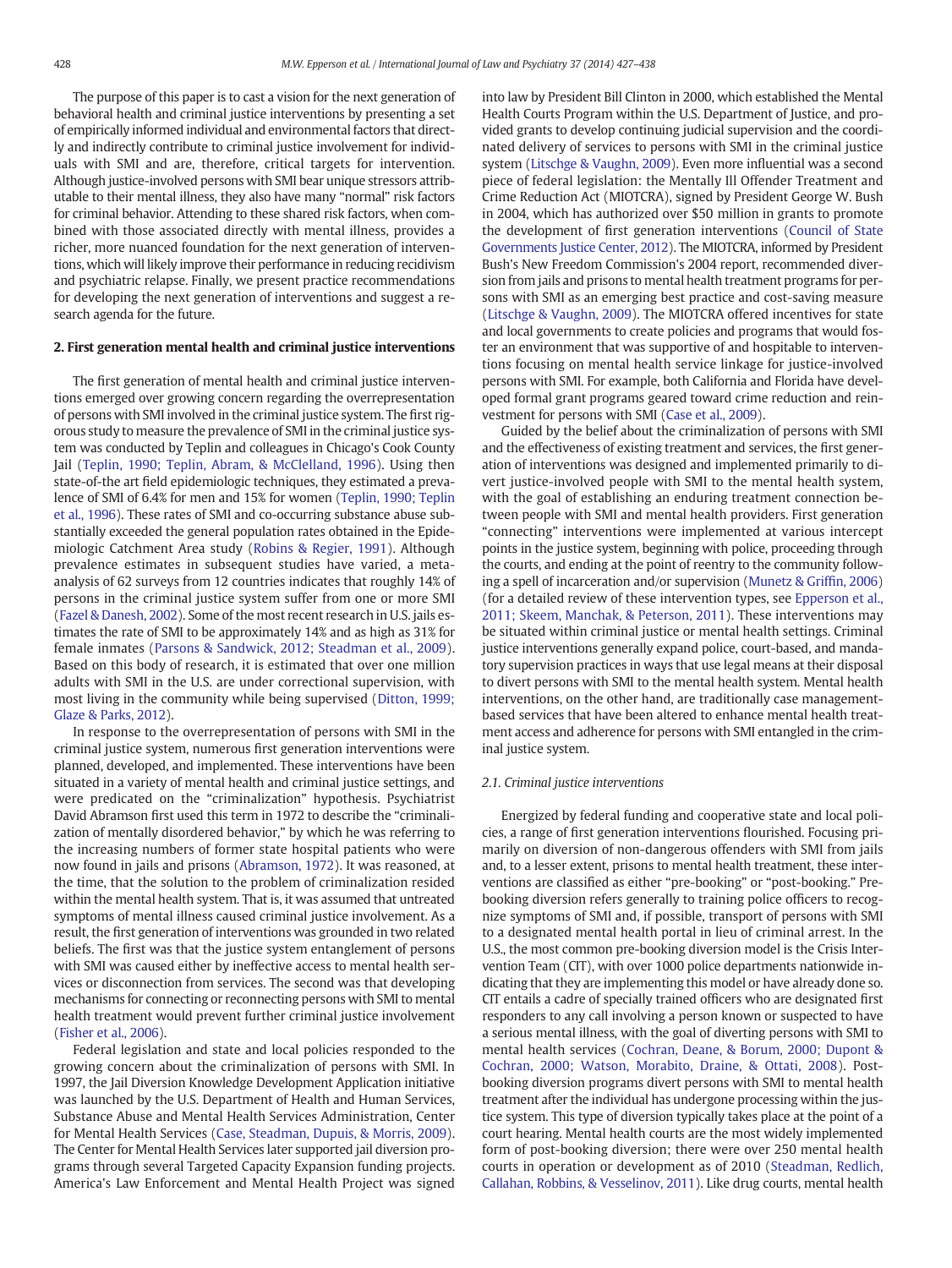courts place a priority on treatment goals over punitive sanctions, with compliance with mental health treatment being a mandated condition of graduation from these courts (Epperson, Canada, & Lurigio, 2013; Wolff, 2003).

Another form of post-booking diversion is specialized probation. Some people with SMI who are found guilty of criminal charges are sentenced to a "specialized probation" officer or unit. While under specialized probation, mental health treatment compliance is a common condition of supervision and a requirement for satisfactory completion of probation (Lurigio, Epperson, Canada, & Babchuk, 2012). Features of specialized mental health probation programs include reduced caseloads consisting only of clients with mental disorders, sustained officer training on behavioral health problem management, and active integration of community resources (Skeem & Eno Louden, 2006).

Several reentry assistance interventions have been developed to assist people with SMI after a period of incarceration. An early model, the Forensic Transition Team, brings case workers into correctional settings to identify persons who might be eligible for mental health services and works with them and community providers to create a more seamless transition from treatment in the correctional setting to the community (Hartwell & Orr, 1999). A more recent model, Critical Time Intervention, uses time-limited case management services during the transition period of reentry to enhance engagement with mental health services and supports in the community (Draine & Herman, 2007).

#### 2.2. Mental health interventions

First generation interventions located in the mental health system are typically variants on evidence-based mental health services available in the community. Two types of services in particular have gained prominence. They are: Forensic Assertive Community Treatment (FACT), based on the Assertive Community Treatment (ACT) model and Forensic Intensive Case Management (FICM), based on Intensive Case Management (ICM). ACT is a well established evidence-based practice that has achieved broad success in, among other things, reducing the use of psychiatric hospitalization (Stein & Santos, 1998). Like ACT, FACT uses a multidisciplinary team that includes psychiatrists, nurses and case managers, and grafts onto it a forensic specialty component. This may include receiving referrals for FACT services directly from the criminal justice system or having a probation officer as a member of the FACT team. The purpose of these relationships is to facilitate jail diversion and assure linkage to mental health treatment (Lamberti, Weisman, & Faden, 2004). Building on Intensive Case Management, which responds to the needs of high service users and delivers assertive outreach on an indefinite basis, FICM programs focus on justiceinvolved clients and employ case managers with specialized training in forensics. FICM programs emphasize linking to and coordination of services over direct service provision. Both FACT and FICM programs occasionally work in conjunction with local probation departments to coordinate both the mental health and criminal justice systems' expectations for engagement in mental health treatment (Lamberti, Deem, Weisman, & Laduke, 2011).

#### 2.3. Limitations of first generation interventions

The outcome research on first generation interventions is quite thin, but is beginning to build.<sup>2</sup> Least is known about FICM, specialized probation caseloads, and critical time intervention, which are relatively new intervention models. $3$  But even where the intervention research is somewhat more robust, such as with CIT, mental health courts, and FACT, the evidence base is fraught with methodological problems that compromise generalizability. Some of the more significant methodological issues include: the lack of appropriate comparisons to competing alternatives; non-randomization of clients to intervention or interventions to setting; and limited follow-up periods to measure psychiatric and criminal justice outcomes. In a recent review of first generation efforts, Dvoskin, Skeem, Novaco, and Douglas (2011) assert that the evaluations of first generation interventions have not been rigorous enough to ascertain whether they are more than minimally effective.

Several recent research reviews have been conducted on first generation interventions. Martin et al. (2011) conducted a meta-analysis of 25 studies of diversion and institutional interventions, slightly less than half of which would fall under our designation of first generation interventions (i.e. mental health court, jail diversion, and forensic case management services). The authors found that all but one study demonstrated some effectiveness in the area of reducing subsequent arrests and days spent in jail. However, there were no significant effects of these interventions on mental health service utilization or medication use, and the authors note the absence of mental health outcome data in many of the studies reviewed (Martin et al., 2011). While these programs may have shown modest results in reducing recidivism, it is not clear that these improved outcomes were achieved by improving psychiatric symptoms.

In a separate study, Skeem et al. (2011) reviewed some of the most rigorous studies of first generation interventions to date, including jail diversion, mental health courts, specialized probation, re-entry programs, FACT, and FICM. Of the studies reviewed, several criminal justice-based models demonstrated mixed effectiveness on recidivism reduction, and FACT and FICM showed little to no effect on reducing criminal recidivism. None of the six jail diversion programs examined in this review demonstrated a reduction in arrests, although two showed some reduction in days incarcerated. Most interesting was their finding of no relationship between the reduction of symptoms of SMI and reduced recidivism across the interventions (Skeem et al., 2011). Watson et al. (2008), reviewing the numerous studies on CIT, found that, while CIT training improves officer knowledge and attitudes regarding SMI, all but one study showed no reduction in arrests of persons with SMI (Watson et al., 2008).

These studies highlight two important deficiencies of first generation interventions and their evaluation. First, many studies of first generation interventions focus primarily on criminal justice outcomes, such as re-arrest, jail days, or injuries to officers occurring during "mental health calls" to the exclusion of mental health outcomes. Second, those studies that do evaluate both types of outcomes find little to no relationship between mental health outcomes (i.e., symptom reduction or increased service utilization) and reduced criminal justice involvement. In fact, only one rigorous study of a first generation intervention (FACT) has found the "connecting" intervention to significantly increase outpatient mental health utilization and reduce arrests (Cusack, Morrissey, Cuddeback, Prins, & Williams, 2010).

While over the past two decades, states and localities have been resoundingly successful in implementing first generation interventions, these interventions, in sharp contrast, have been less successful in demonstrating their effectiveness or efficiency in reducing recidivism or increasing psychiatric recovery, which was their two-pronged objective. Indeed a recent report by the Treatment Advocacy Center entitled More Mentally Ill Persons in Jails and Prisons than Hospitals: A Survey of the States (Torrey et al., 2010) describes a persistent overrepresentation of persons with SMI in the criminal justice system in spite of the proliferation of targeted interventions. This conclusion is substantiated by numerous studies that, when viewed over a 20-year period, show no meaningful decrease in the proportion of persons with SMI in the criminal justice system (Teplin, 1990; Teplin et al., 1996; Fazel & Danesh, 2002; Parsons & Sandwick, 2012; Steadman et al., 2009).

This, then, begs the question: Why have first generation interventions been so impotent? What explains their lack of ability to depopulate the nation's jails and prisons of persons with SMI? Here there is

 $^{\rm 2}$  Detailed reviews of the research evidence for the specific interventions can be found elsewhere (see: [http://www.cbhs-cjr.rutgers.edu/intervention\\_fact.html](http://www.cbhs-cjr.rutgers.edu/intervention_fact.html)).

Two studies of critical time intervention focusing on reentering prisoners are currently underway (see: [http://www.cbhs-cjr.rutgers.edu/pdfs/Fact\\_Sheet\\_CTI\\_1\\_2009.pdf\)](http://www.cbhs-cjr.rutgers.edu/pdfs/Fact_Sheet_CTI_1_2009.pdf).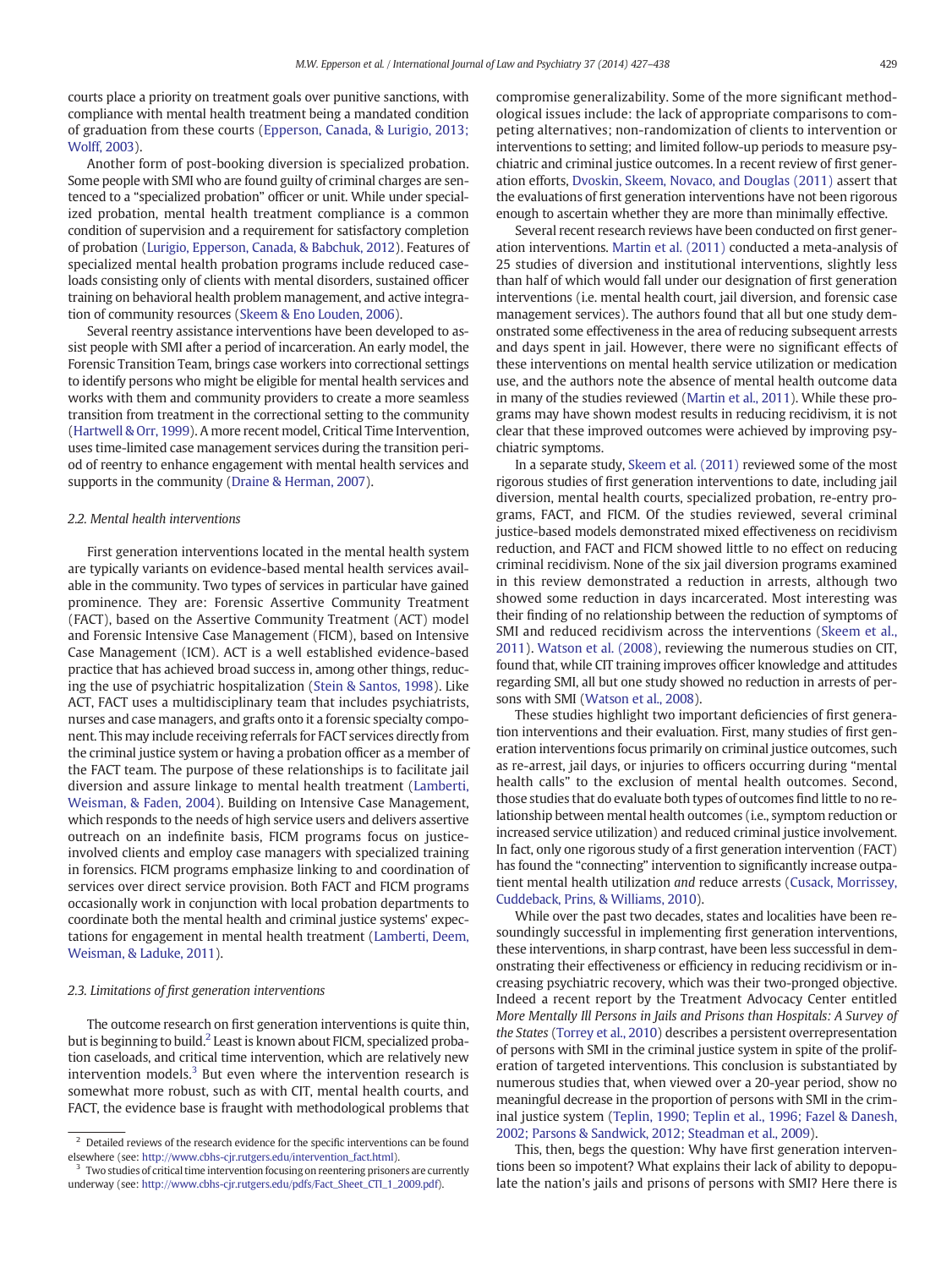more speculation than evidence. Some argue that first generation interventions have not reduced the justice involvement of persons with SMI, despite their goal, because they have failed to provide adequate mental health treatment to their clients (Boothroyd, Poythress, McGaha, & Petrila, 2003; Broner, Lattimore, Cowell, & Schlenger, 2004). That is, they argue for more mental health services to achieve the goals of first generation interventions. While this may explain some of the lackluster performance of evaluated interventions, the argument is not compelling in general. In a review of ACT services, less than 20% of reviewed studies found that ACT (which is well-established as an evidence-based mental health treatment) reduced time incarcerated (Bond, Drake, Mueser, & Latimer, 2001). That is, even one of the mental health system's most effective evidence-based interventions, ACT, has performed poorly on criminal justice outcomes. Similarly, a recent study of administrative data for persons with SMI with previous criminal justice involvement, receiving outpatient services was associated with a modest reduction in subsequent arrests, though receiving inpatient or emergency services was associated with an increase in arrests (Constantine, Robst, Andel, & Teague, 2012).

Others might argue that first generation interventions have not achieved their macro-goal of depopulating the nation's prisons and jails because they have not adequately addressed the need for intervention within the criminal justice system. Indeed the limited penetration of the broader offender population by first generation interventions has been previously noted (Epperson et al., 2011; Wolff & Pogorzelski, 2005). This suggests that if the number of locales implementing first generation interventions was simply doubled or tripled, a meaningful decline would be expected in the prevalence of incarcerated people with SMI. But this has not been empirically observed. Over the past 20 years, as first generation interventions have proliferated and received significant structural and financial support, there has been no evidence of depopulation. This result makes sense in light of the effectiveness research. The overall effectiveness of first generation interventions is determined by the marginal change in key outcomes (e.g., recidivism, psychiatric recovery) yielded by the intervention multiplied by their number. If the marginal change per intervention is small or null, increasing the number of these programs within a state will do very little to change the prevalence of people with SMI who are incarcerated.

Another more plausible explanation is that the fundamental beliefs underpinning the first generation interventions are faulty. First generation interventions have strongly coalesced around a singular objective to link offenders with SMI to mental health treatment, and they are predicated on the criminalization hypothesis, which asserts that offenders with SMI are engaging in criminal behavior mainly because of their mental illness. But what if, generally speaking, the driving force behind the justice-involvement of persons with SMI is more than the symptoms of mental illness? This is not to say that some portion of people with SMI may be tangled in the criminal justice system solely because of untreated symptoms. But, more generally, there is a growing consensus that this explanation does not account for the majority of persons with SMI under correctional supervision (Draine, Salzer, Culhane, & Hadley, 2002; Fisher et al., 2006). In fact, a recent estimate suggests that the symptom-based criminalization explanation accounts for only one in ten offenders with SMI (Skeem et al., 2011).

With persistently high rates of incarcerated persons with SMI and the requirements of the 8th Amendment, it has been incumbent on correctional facilities to respond to the treatment needs of this population. Jails and prisons have responded by importing community-based mental health services, such as crisis intervention, medication monitoring, suicide prevention, and symptom management into incarceration settings. A meta-analysis of 26 studies by Morgan et al. (2011) yielded inconclusive results for these types of correctional mental health services on criminal and psychiatric recidivism, though some individual studies demonstrated promise in improving these outcomes. Unlike first generation interventions, correctional mental health services were not systematically developed, but resulted from correctional facilities responding individually to local institutional needs and constitutional requirements. What also separates these programs from our classification of first generation interventions is that the reason for providing mental health services was not diversion but rather safe management of incarcerated persons with SMI. These programs, like their first generation counterparts, focused primarily on treating mental illness at the cost of more holistic services (Bewley & Morgan, 2011). It is not surprising, then, that the combined efforts of first generation interventions and correctional mental health services have not systematically or incrementally reduced the prevalence of SMI in the criminal justice system.

#### 3. The next generation of behavioral health and criminal justice interventions

To efficiently achieve the objective of depopulating prisons and jails of people with SMI, more potent interventions are in order. Getting from here to there requires learning from the successes and limitations of first generation programs. Two lessons are most prominent. First, effective and accessible mental health treatment will be an active component of any intervention for this population but mental health treatment alone, or as traditionally designed, is not sufficient (Frank & McGuire, 2011; Skeem et al., 2011). Second, a richer, more refined understanding of the multiple and complex factors, in addition to mental illness, that place persons with SMI at risk for criminal justice involvement, and the defining of modifiable risk factors as targets for intervention are vital. The incorporation of these lessons into new or adapted intervention models would notably shift the field from first generation interventions and ad hoc correctional programming to the "next generation" of behavioral health and criminal justice interventions.

In this section, we lay the foundation for the next generation of interventions, which is based on a more open and nuanced perspective on what underpins the justice involvement of persons with SMI. Foundationally, we begin to address the issue of justice-involved persons with SMI not from the perspective of what is the desired outcome (e.g., diversion to treatment) and then working backwards to develop interventions that achieve this a priori outcome; but rather, by beginning with a general understanding of factors that contribute to criminal behavior, and by assuming that the experiences of people with SMI are "normal" with respect to many of the factors that place them at risk for criminal justice involvement. Thus, we developed a person–place framework, informed by research that identifies a set of factors known to contribute to criminal behavior, which is then stylized to persons with SMI. These person and place-level risk factors for criminal justice involvement are targets for next generation interventions. We conclude by making practice and research recommendations for the building of the next generation of interventions for justice-involved people with SMI.

#### 3.1. Person–place framework: Attributes of criminality

Relevant empirical and conceptual research from numerous disciplines was synthesized to formulate a person–place framework that identifies changeable risk factors for criminal justice involvement among persons with SMI. This framework is informed by the coping– relapse model, developed by Zamble and Quinsey (1997), which describes a complex series of cognitive, emotional, and environmental factors that interact to influence the criminal recidivism process (Jones, Brown, & Zamble, 2010). The coping–relapse model emphasizes the relationship between an individual's coping behaviors, which are influenced by criminal cognitions, values, attitudes and external factors, such as stressful precipitating events. While the coping–relapse model focuses primarily on dynamic individual-level factors, we build on this model to suggest that both person and place-level factors can be conceptualized as targets for intervention.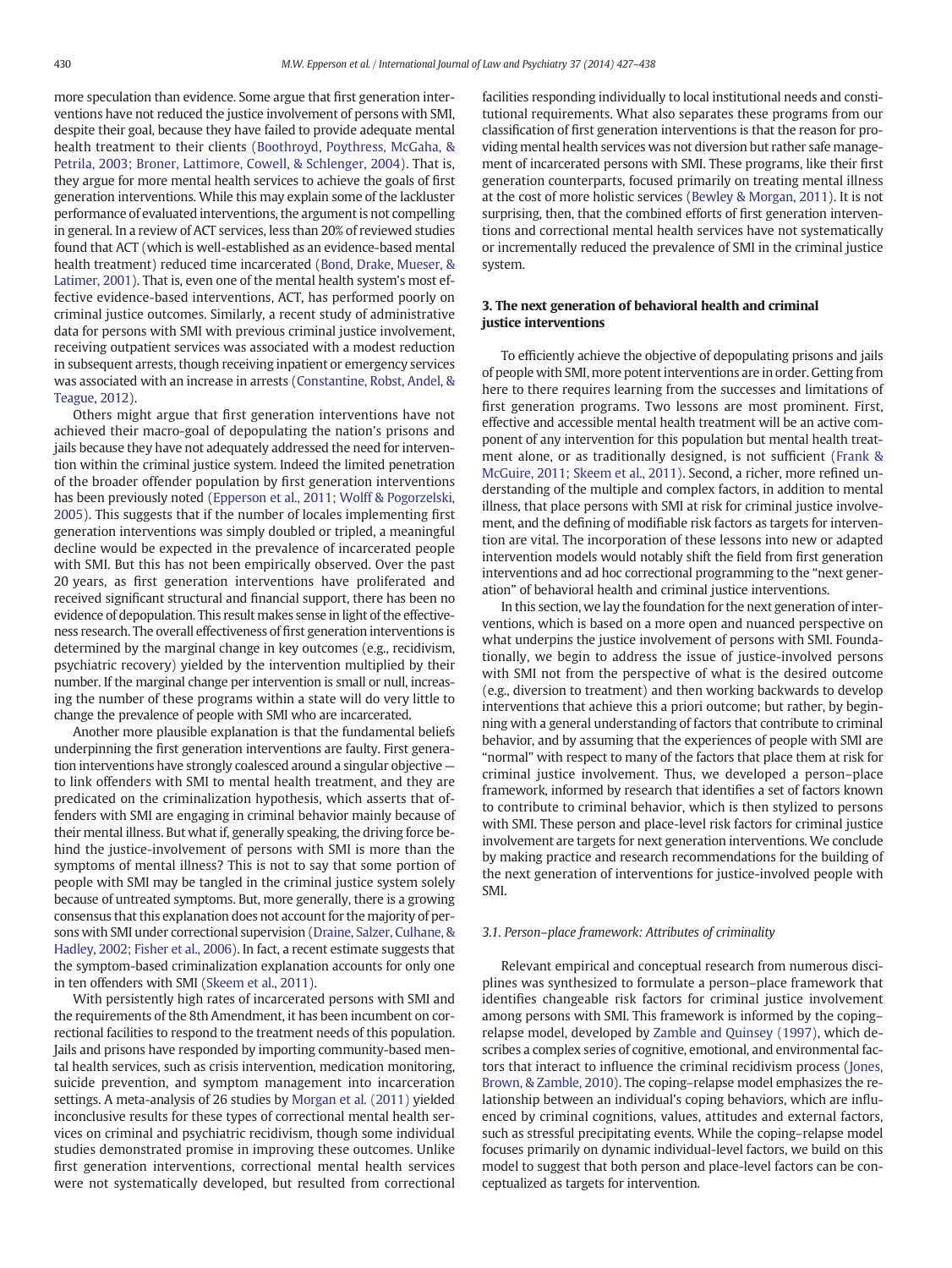In this framework (Fig. 1), two levels of factors are identified: person (individual) and place (environment). Person-level factors include mental illness, criminogenic risk, addictions, and trauma exposure, which will be discussed in greater detail below. These factors work separately, additively, and interactively to affect the risk of criminal justice entanglement. In addition, individuals with SMI often live within environments that increase their risks of criminal justice involvement, as indicated by the outer ring depicting the social and community context or "place" factors, including forms of social and environmental disadvantage. Stress is conceptualized as the interaction of person and place risk factors, which increases the likelihood of behaviors that are harmful to individuals and the community. This catalytic process produces pressure toward criminal justice entanglement for persons with SMI.

As the figure illustrates, for most persons with SMI in the criminal justice system, their path to criminal involvement is not simply explained by a lack of mental health treatment; but rather, by a complex interplay of individual and environmental factors and resulting stress. This is not to say that all people with SMI have identical risk factors. However, it is important to acknowledge the full complement of risk factors to form a general risk model that can then be used to identify which factors are relevant to particular individuals in specific locations. As such, in order for the next generation of behavioral health and criminal justice interventions to effectively reduce the overrepresentation of people with SMI in the criminal justice system, these risk factors must be understood and incorporated as targets for intervention. We will describe person- and place-level factors that have, to varying degrees, not been fully incorporated into first generation interventions, and we suggest ways in which these concepts can inform the next generation of interventions.

#### 3.2. Person-level factors

#### 3.2.1. Mental illness

A confluence of person and place factors, including mental illness, directly and indirectly places persons with SMI at risk of criminal justice involvement (Frank & McGuire, 2011). In general, two pathways have been identified to explain how people with SMI become involved in the criminal justice system (Skeem et al., 2011). The first is direct; untreated symptoms of mental illness directly cause criminal behavior. Examples might include violence, stealing, or public urination. In these scenarios, the person may be experiencing delusions that motivate fear and compel behaviors to save self or others from harm, or the person may hear voices that advocate or compel behavior that is antisocial or be so removed from "reality" that behavior is driven more by impulse than by rational processes. Symptoms of mental illness, such as cognitive and functional impairments, may hamper decision making skills and foster impulsivity, or a lack of behavioral inhibition (Najt et al.,



Fig. 1. Person–place framework of factors contributing to criminal justice involvement.

2007), causing antisocial behaviors. Elevated rates of general impulsivity and aggression have been found in mood phases for those diagnosed with bipolar disorder, particularly in the presence of substance abuse (Swann, Anderson, Dougherty, & Moeller, 2001; Swann, Pazzaglia, Nicholls, Dougherty, & Moeller, 2003).

While the propensity of those with SMI toward violence is greatly exaggerated (Pescosolido, Monahan, Link, Stueve, & Kikuzawa, 1999), research shows that persons with SMI display somewhat higher rates of violent behavior than those without SMI (Monahan et al., 2001; Swanson, Holzer, Ganju, & Jono, 1990). One symptom in particular, psychosis, has been found to be associated with violence (Douglas, Guy, & Hart, 2009). However, experts on this subject estimate that positive symptoms of mental illness (i.e. delusions, hallucinations) actually cause only 5 to 8% of violent and criminal acts committed by persons with SMI (Junginger, Claypoole, Laygo, & Cristiani, 2006; Monahan et al., 2001; Peterson, Skeem, Hart, Vidal, & Keith, 2010).

If the untreated symptoms of mental illness are treated, an individual will not be compelled by mental illness to act criminally. However, many people with SMI, whether or not they are symptomatic, may engage in criminal behavior for the same reasons that people without mental illness engage in crime, which leads to the second pathway into the criminal justice system. This way is more indirect, whereby mental illness is mediated by criminogenic risk factors — factors known to predict antisocial behavior, such as how people think, who they associate with, and what they do with their time (Walters, 2011). For example, a high proportion of violence committed by people with SMI is attributed to concurrent abuse of alcohol or other drugs (Fazel, Gulati, Linsell, Gesddes, & Grann, 2009; Steadman et al., 1998). Moreover, historical and contextual factors for persons with SMI, such as past victimization, lower income, and recent unemployment are stronger predictors of violence than severe mental illness alone (Elbogen & Johnson, 2009; Monahan & Steadman, 2012). As such, treatment of symptoms related to SMI, concurrent to addressing other factors presented below, is of primary clinical importance for justice-involved persons with SMI. Direct provision or connection to evidence-based treatment of SMI will be a critical component of the next generation of behavioral health and criminal justice interventions.

#### 3.2.2. Criminogenic risk

Over the past 20 years, researchers have identified a variety of individual-level factors that elevate risk of offending behavior. Factors that are most predictive are called the "Central Eight" because, when considered individually, they are most likely to accurately and reliably predict the risk of criminal behavior (Andrews & Bonta, 2006). These factors, or criminogenic needs, include: history of antisocial behavior; antisocial personality patterns; criminal thinking and antisocial attitudes; antisocial associates; family and/or relationship circumstances; school and/or work functioning; leisure and/or recreational activities; and substance abuse (for a full description of these factors, see Andrews & Bonta, 2006). Most of these risk factors are dynamic (i.e., fluid and changeable) and, as such, have been identified as targets for interventions in an effort to reduce criminal recidivism in the general offender population. Although some first generation interventions, such as FACT programs, focused on substance abuse, employment, and family relationships, the factors considered the "Big Four:" history of antisocial behavior, antisocial personality patterns, criminal thinking, and antisocial associates, were largely neglected by first generation interventions. By ignoring these more traditional predictors of criminality, it was implicitly assumed that people with SMI were not "normal" in their criminal behavior, an assumption that has not been supported by empirical inquiry.

Over the past few years, researchers have begun investigating the prevalence of general criminal risk variables among people with SMI. Of particular interest has been criminal thinking and antisocial attitudes among offenders with and without SMI. Two studies are noteworthy. Based on a sample of 416 inmates with SMI, Morgan, Fisher, Duan,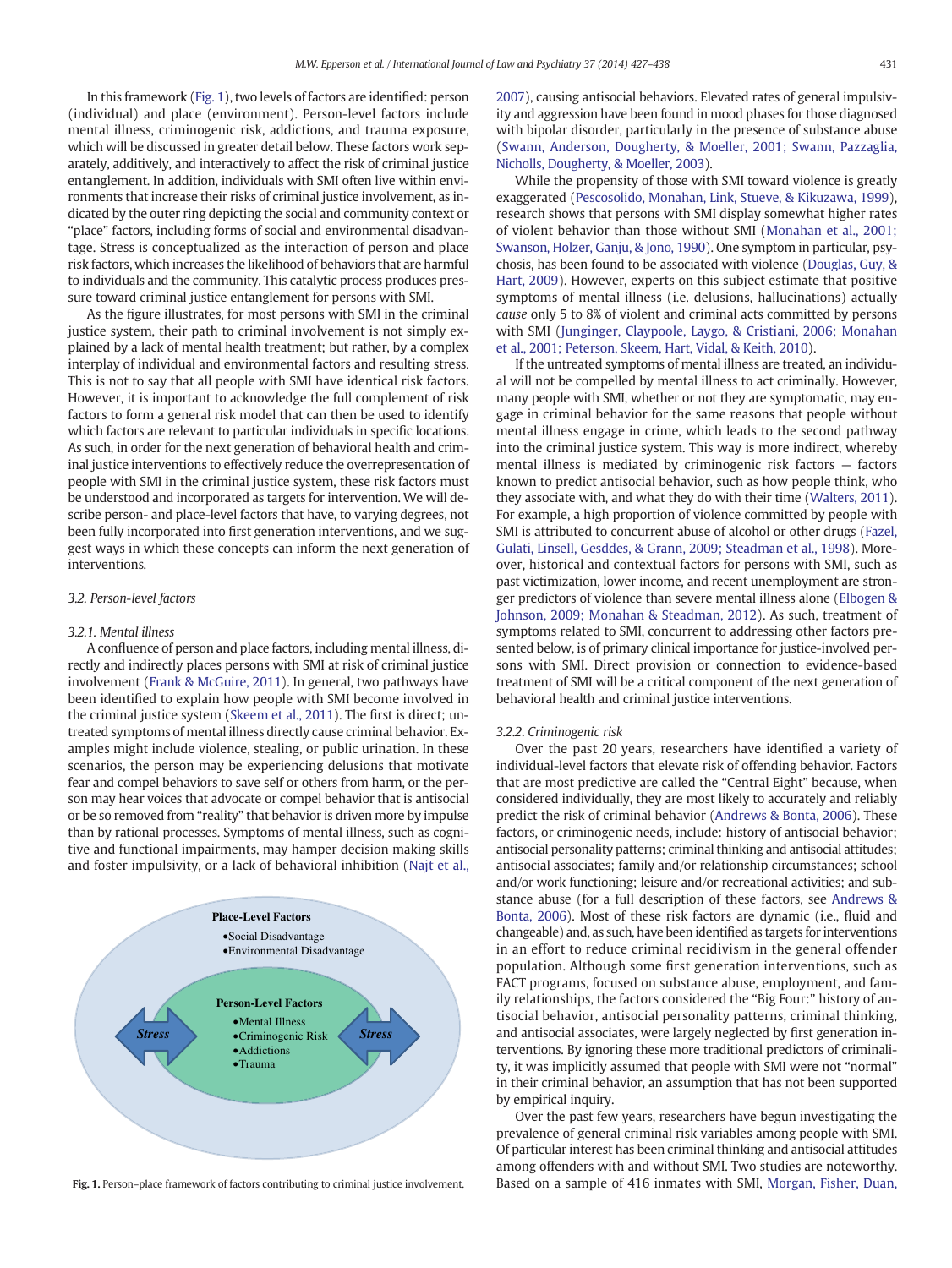Mandracchia, and Murray (2010) found that inmates demonstrated similar patterns of criminal thinking and antisocial attitudes, regardless of the presence of SMI. More specifically, inmates with SMI, like their counterparts without SMI, endorsed styles of thinking that supported a criminal lifestyle  $-$  i.e., they were "normal" in their criminal thinking compared to offenders without SMI. Similar results were found by Wolff, Morgan, Shi, Fisher, and Huening (2011b) based on a sample of 3986 male inmates and 218 female inmates. In this study, inmates with SMI, as well as other mental illnesses (depression, anxiety), displayed antisocial attitudes that were comparable to inmates without mental illnesses, suggesting that these criminogenic risks are prevalent among offenders both with and without SMI.

Just as offenders with SMI possess cognitive styles that are supportive of criminal behaviors, they may share other important risk factors with their non-mentally ill peers. For example, it seems reasonable to suggest, due to downward drift (described below) that persons with SMI are likely to forge relationships with antisocial peers. We know that antisocial peer groups increase the likelihood of criminal involvement (Andrews & Bonta, 2006), and it is possible that antisocial peer groups are even more influential with people with SMI who frequently lack healthy familial supports (Young et al., 2005). That is, with loss of meaningful, prosocial supports, people with SMI may be more likely to socially interact with those involved in crime, and be susceptible to manipulation by these associations (Padgett & Drake, 2008). We also know that reduced educational and occupational opportunities are a central risk factor for crime, and, unfortunately, these limited opportunities are often a reality for people with SMI (Department of Health, & Human Services, Office of the Surgeon General, 1999). Consequently, limited academic and work opportunities are likely to place people with SMI at greater risk for criminal involvement. This is especially true when other primary risk factors, such as antisocial attitudes or substance abuse, are present. As is true for the general offender population, the greater the number of these risk factors, the greater the risk of people with SMI to engage in future criminal acts.

If the Central Eight factors are, to varying degrees, relevant to all justice-involved people, i.e., those with and without mental illnesses, then it is prudent to incorporate them into the next generation of interventions. Failure to address these criminogenic risk factors may continue to limit the effectiveness of mental health treatment on improving both mental health and criminal justice outcomes. More specifically, for people with SMI, ignoring their co-occurring criminogenic needs may constrain treatment effectiveness in ways analogous to ignoring their cooccurring substance abuse problems. From this perspective, the challenge becomes how to address criminogenic risks within a behavioral health orientation, not simply on rerouting mechanisms that channel justiceinvolved persons with SMI into mental health treatment.

#### 3.2.3. Addictions and behavioral patterns

Substance abuse is a central risk factor for criminal involvement and is pervasive among justice-involved persons (Chandler, Fletcher, & Volkow, 2009; James & Glaze, 2006). Not only is drug use in and of itself criminal behavior, but effects on the individual's neurochemistry, paired with secondary offending in support of drug habits (i.e., theft, prostitution, etc.), also render drug use a significant contributor to criminal justice involvement. According to a national survey conducted by the Bureau of Justice Statistics, about 75% of prison and jail inmates with a mental health problem met the criteria for substance dependence or abuse, and drug use prior to arrest was more common among state prisoners with mental health problems than those without (James & Glaze, 2006). Because of the co-morbidity of mental illness and substance disorders, researchers have been exploring the relative impact of these disorders on recidivism. In a large study of Texas parolees, those with a dual diagnosis of SMI and a substance use disorder were at greatest risk of parole revocation (Baillargeon et al., 2009). By contrast, no increased risk of parole revocation was found among parolees with singularly occurring SMI or a substance use disorder. Similarly, jail detainees with co-morbid SMI and substance use disorders demonstrated increased levels of arrests for property crimes (Swartz & Lurigio, 1999). In an Australian study, psychiatric patients with co-morbid schizophrenia and substance abuse had higher rates of criminal conviction when compared to patients with schizophrenia alone (Wallace, Mullen, & Burgess, 2004). Lastly, Steadman et al. (1998) found co-occurring substance abuse to be a significant predictor of self-reported violent behavior among persons in the community following psychiatric hospitalization.

Justice-involved persons with and without SMI struggle with a variety of other behavioral patterns and personality traits that increase the risk of criminal justice involvement, including addictive personalities, novelty seeking, and tendencies toward instant gratification. Problematic behavioral patterns and addictions may arise in many areas including gambling (Clark & Walker, 2009), eating disorders (Messina & Grella, 2006), sexual risk behaviors (Epperson, El-Bassel, Gilbert, Orellana, & Chang, 2008; Meade & Sikkema, 2005), and other compulsive behaviors. To varying degrees, these thought and behavior patterns may be related to impulsivity or behavioral decision making styles that contribute to criminal involvement. The interaction of these behavioral patterns presents an important factor in criminogenic risk for people with SMI. Incorporating treatment for substance abuse and other compulsive behavioral patterns in the next generation of interventions is likely to enhance the effectiveness of mental health treatment and lead to reduced criminal behavior as well.

#### 3.2.4. Trauma exposure

Although trauma exposure alone is not predictive of criminal justice involvement (see Andrews & Bonta, 2006), sexual or physical victimization is a highly relevant issue for people with SMI who are involved in the criminal justice system. A significant association exists between trauma history and addictive behaviors and criminal justice involvement (Wolff & Shi, 2009). While lifetime exposure to a traumatic event is fairly common in general populations, severe physical and sexual victimization are more prevalent among criminal justice populations, particularly those with SMI (Teplin, McClelland, Abram, & Weiner, 2005). Incarcerated adults, especially those with SMI, report extremely high lifetime rates of physical and sexual traumas, often occurring during their formative childhood years through adulthood (Wolff & Shi, 2010; Wolff et al., 2011a). In one study, a majority of 209 female inmates interviewed reported experiencing at least one type of crimerelated (58%), general disaster (98%), and/or interpersonal (87%) trauma, and most (74%) reported a childhood history of sexual or physical trauma (Wolff et al., 2011a). Timing and type of trauma among incarcerated people also significantly predict interpersonal problems (e.g., having stormy relationships, not getting along with family members, not having any friends), problems with self regulation (e.g., doing things impulsively, not being able to keep track of money or keep a job, gambling), aggression, and hopelessness (Wolff & Shi, 2012).

Incarceration heightens the risk for further victimization. For example, Wolff, Blitz, and Shi (2007) found that male inmates with SMI, compared to those without SMI, were roughly three times more likely to report incidents of sexual victimization by another inmate. Similar results were also found for physical victimization (Blitz, Wolff, & Shi, 2008). These findings parallel the finding among psychiatric populations; involuntarily committed adults with SMI have been found to experience high levels of trauma as well as a wide range of indignities in controlled institutional environments (Frueh et al., 2005).

The psychological consequences of sexual or physical trauma are potentially severe and include fear, anxiety, depression, anger, guilt, somatic symptoms (e.g., gastrointestinal symptoms), substance abuse, suicidal ideation, and post-traumatic stress disorder (PTSD) (Breslau, Davis, Andreski, & Peterson, 1991; Bryant, 2010). It is not surprising that while rates of PTSD have been estimated at 8% of the adult U.S. population (APA, 2000), among adults with SMI the rates of PTSD are considerably higher, ranging from 13 to 46% (Grubaugh, Zinzow, Paul, Egede, & Frueh, 2011). Recent attention has been drawn to the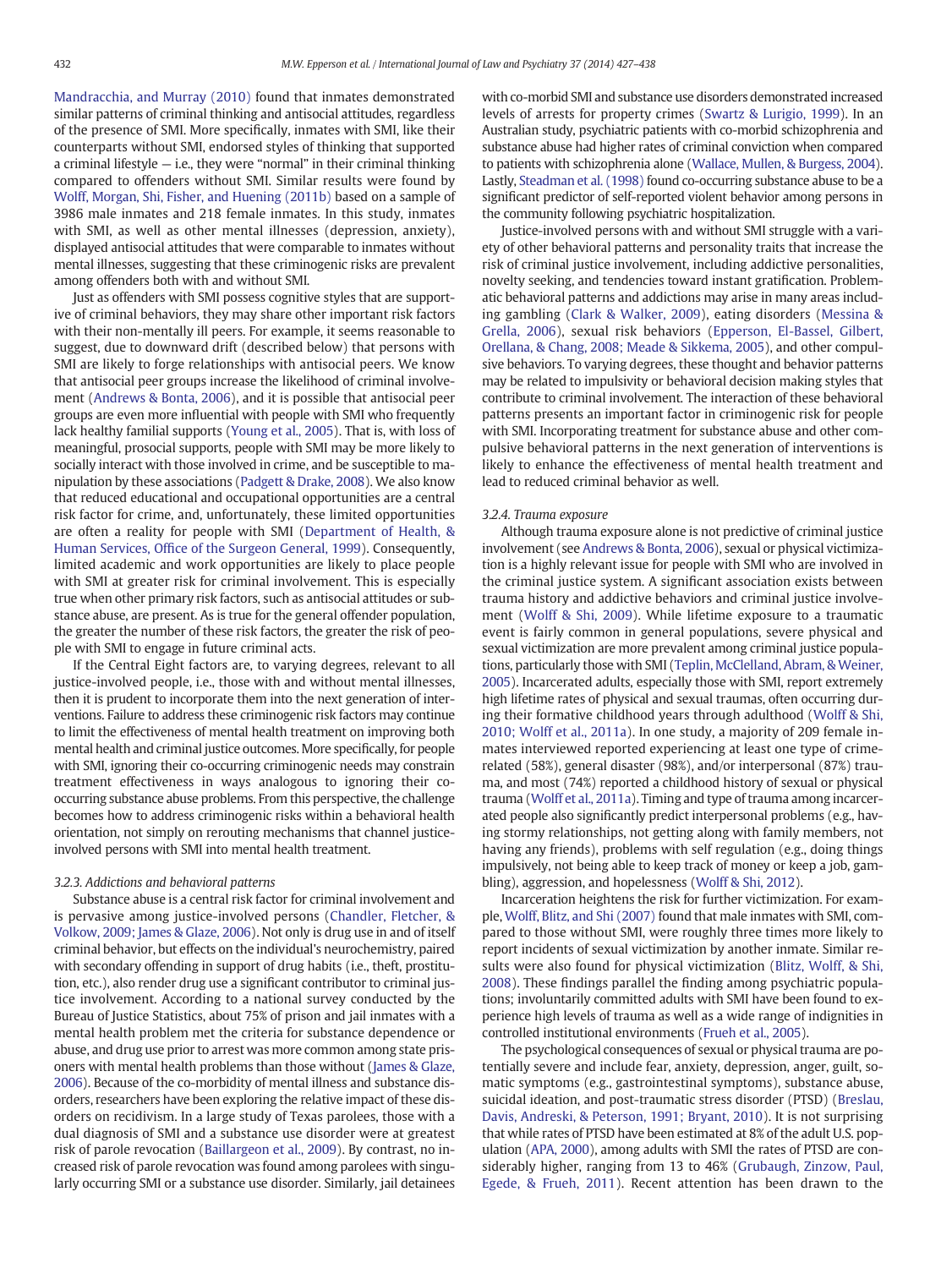importance of trauma-informed care, but first generation interventions have generally not addressed this critical issue among persons with SMI.

#### 3.3. Place-level factors

As noted in Fig. 1, place factors contribute to the involvement of persons with and without SMI in the criminal justice system. The environmental or "place" context includes not only the mental health treatment system, but also community characteristics such as high levels of violence, law enforcement presence, homelessness, unemployment, and other forms of disadvantage. More broadly, people with SMI who are enmeshed in the criminal justice system often lack employment and other prosocial skills, contributing to an overall sense of desperation when struggling to address their daily needs. These challenges often occur within disorganized communities, in which discrimination and stigma toward people with SMI further exacerbate risk.

#### 3.3.1. Social disadvantage

Criminologists have repeatedly highlighted the effects of environment and social class on offending. Nearly 80 years ago, Faris and Dunham (1939) coined the term "downward drift" to describe the process by which individuals with SMI move to ever-poorer neighborhoods; this pattern was re-confirmed in a more recent study of people with SMI in four urban areas (Silver, Mulvey, & Swanson, 2002). Drifting into communities with higher levels of social and economic disadvantage increases exposure to crime, violence, drug use, and police supervision, and may be seen as a source of criminogenic risk. Although the causal relationship between SMI symptoms and crime is relatively weak, issues of poverty, under-education, unemployment, and paucity of positive social relationships typically accompany SMI and are likely to contribute more strongly to crime than psychiatric symptomatology (Draine et al., 2002). First generation interventions implemented among populations with high levels of social disadvantage were likely hampered by the effects of these place-level factors on criminal justice involvement.

#### 3.3.2. Environmental disadvantage

In general, having a serious mental illness exposes individuals to high crime environments. People with SMI, who are disproportionately homeless and unemployed, as well as those receiving residential services from mental health agencies or local housing authorities, often reside in areas shared with other persons of low socioeconomic status (Fisher et al., 2006). The economic circumstances of persons with SMI combined with the limits of state mental health agency residential program budgets and other stressors associated with poverty, such as limited or no insurance coverage, trap many of these individuals in low-income, high crime areas (Lurigio, 2011). Characteristic of these neighborhoods, particularly those in inner cities, is the prominence of drug users and dealers as well as others who have significant criminal histories. Crowding people with SMI into these communities increases their exposure to crime, criminal elements, and opportunities for criminal activity, including but not limited to substance use and distribution. Findings from the Massachusetts Mental Health — Criminal Justice Cohort Study indicate that many drug arrests among persons with SMI involve not only possession, but also drug trafficking and manufacturing (Fisher et al., 2007). The fact that persons with SMI take on the level of antisocial behavior characteristic of their surroundings is further reinforced by data from the MacArthur Risk Study, which found that the likelihood of such individuals engaging in acts of interpersonal violence was roughly the same as those of persons without SMI living in the same neighborhoods (Monahan et al., 2001). These environmental disadvantages place individuals with SMI at risk of developing antisocial relationships and attitudes, which are person-level risk factors for criminality.

Failure to consider these issues suggests an additional disconnect between the designers of specialized criminal justice interventions for persons with SMI and what is known about criminal offending in general. A vast body of criminological research identifies these factors as predictors and correlates of offending. The fact that this body of work has been overlooked in first generation interventions reflects the narrow, psychiatric driven view of causality that guided their development.

#### 3.4. Stress as a mediating catalyst

Life is stressful, especially for many persons with SMI who struggle to meet their basic needs, such as food, housing, work, and personal safety. Chronic stress and an overactive autonomic nervous system, stimulated by the body's fight, flight, or freeze response, can have unintended effects on mental, physical, and emotional well-being, in addition to hindering prosocial functioning. Criminal behavior has also been associated with the inability to regulate severe stress, emotional discomfort, and deprivation (Samuelson, Carmody, Kabat-Zinn, & Bratt, 2007). Whether people can successfully cope with stressful ambient external conditions depends on a host of factors. Research on coping suggests that the ability to manage stress is shaped by a combination of cognitive and affective states, prior adaptive behavior, as well as the availability of coping and response mechanisms, which are influenced by values and attitudes (Zamble & Quinsey, 1997). Unmanaged and persistent stress exposure, which is often a consequence of living in chaotic environments and in poverty, may develop into serious health-related problems as well as coping strategies that include aggression, suppression, and obsession (Kabat-Zinn, 1990). Negative affect may also manifest as a consequence of stress in part as a coping mechanism and in part as a response to feelings of hopelessness and helplessness (Ong, Bergeman, Bisconti, & Wallace, 2006).

Reacting in unhealthy ways to stress, including acting out frustration through violence, self-medication through drugs, alcohol, sex, or gambling, or giving up and becoming more reckless, can result in encounters with the justice system. People with SMI may be more susceptible to unhealthy stress reactions if they have weak or undiversified coping abilities and social support systems. A person with SMI already challenged by frustrations caused by having a chronic illness and by living and work conditions that are bleak may be less able to cope with additional stresses associated with an environment that is discriminatory, disorganized, chaotic, hostile, disrespectful, and suspicious. Greater sensitivity to environmental stressors may trigger relapse of symptoms associated with SMI, addictive behaviors, or other maladaptive coping strategies. For instance, living in neighborhoods with high levels of stress and drug use may create a "perfect" environment for maladaptive coping among people with SMI: the "place" stress adds to "person" stress and creates the need for self-medication as well as easy access to drugs. Similarly, an individual with SMI who demonstrates aspects of criminal thinking or antisocial attitudes may be particularly susceptible to the stress produced by poverty, unemployment, and living in a social environment with high levels of criminal activity and antisocial associates.

Place factors of social and environmental disadvantage produce stress on individuals that can exacerbate person-level risk factors for criminal involvement. The stress generated from the interaction of risk factors thus becomes an important target for intervention. Although effective mental health treatment may incorporate aspects of stress management through skill-building, the first generation of interventions has not fully responded to the unique stress of justice involvement or the interaction between person and place factors on persons with SMI. What is needed, then, is a collective shift toward the new generation of interventions which will attend to the stress induced by both person and place-level risk factors for criminality.

#### 3.5. Identifying "intervenable" risk factors

We offered a conceptual framework that better represents the set of factors and pressures likely to predict the criminal behavior of people with and without SMI. One objective of this framework was to move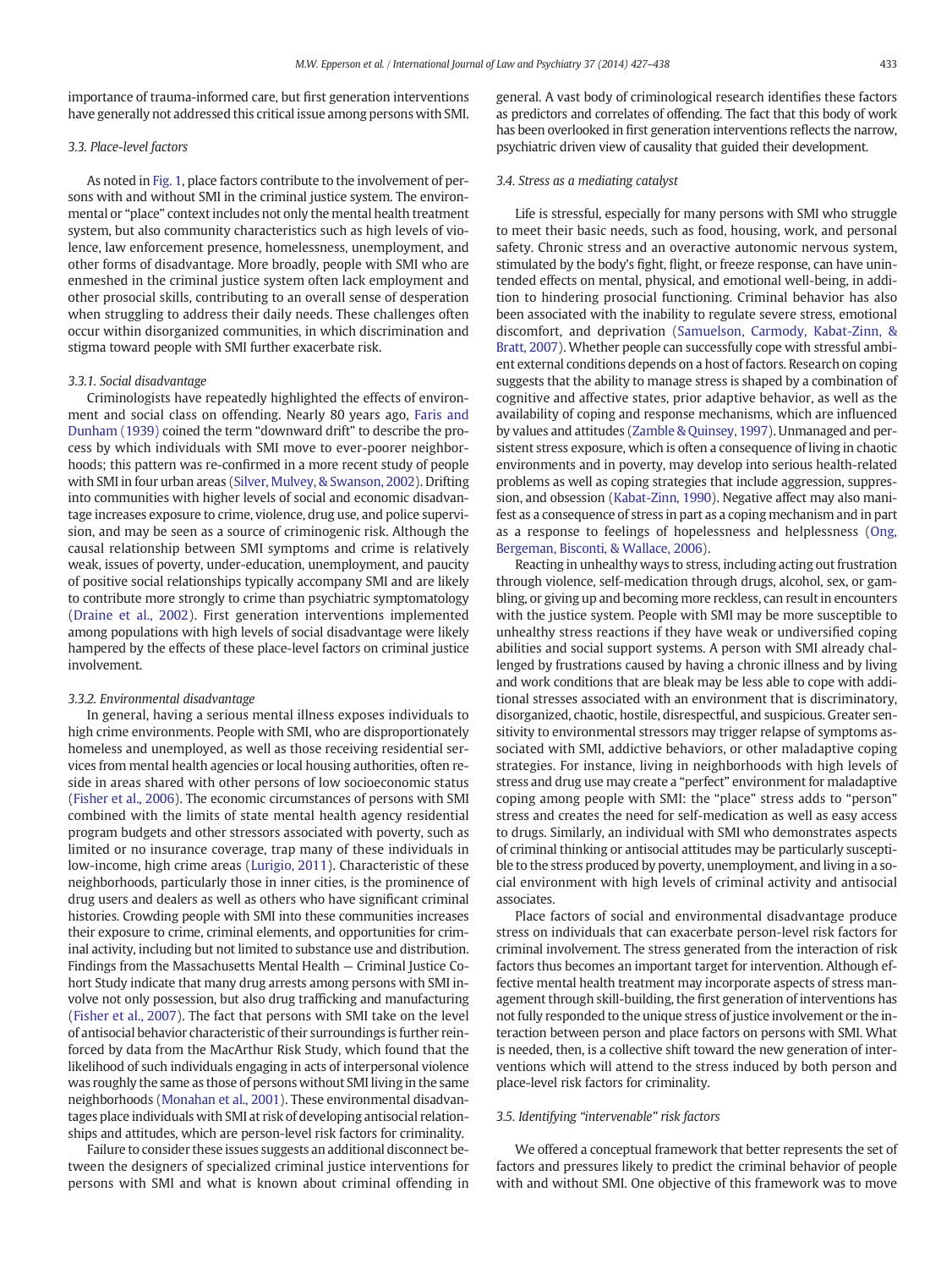our collective thinking away from the uncomplicated notion that mental illness is the sole cause of criminal behavior and toward a more open view that people with SMI share criminal risk factors with justiceinvolved people without SMI (Morgan et al., 2010; Wolff et al., 2011b). Our model turns its attention to the relative predictive effects across a set of "intervenable" risk factors. This perspective does not ignore mental illness. Rather, it puts mental illness within a set of person and place risk factors and identifies these factors in ways that allows for targeted intervention, while also recognizing that some factors may be more strongly predictive of criminal behavior than others, that persons vary in the extent of their exposures to risk factors, and that some risks may not be addressable until others are managed through therapeutic intervention (suggesting sequential intervention). For example, intervening to change antisocial cognitions would not make sense if the justice-involved person is actively psychotic, experiencing a seizure, or intoxicated, even though criminal thinking is a stronger predictor of criminal behavior than mental illness, physical illness, or addiction.

By focusing more broadly on the constellation of risks associated with person and place, we have proffered a more realistic and informed framework for building the next generation of interventions and for sequencing the steps within these interventions to achieve better outcomes for individuals with SMI and their communities. Some exemplary first generation interventions have already begun to incorporate a broader perspective beyond mental illness in identifying targets for intervention (e.g., criminal thinking). While anecdotal examples of such programs do exist, the preponderance of first generation models do not systematically target the range of risk factors discussed in our person–place framework. Moreover, this broader perspective has been largely absent in the existing literature on first generation interventions. The degree to which the next generation of behavioral health and criminal justice interventions can address this array of person and place factors, as well as the stress produced by their interaction, will determine their success in serving those persons with SMI who are at risk of criminal justice involvement.

### 4. Recommendations for developing the next generation of interventions

Herein we provide practice and research recommendations for the evolution of the next generation of behavioral health and criminal justice interventions.

#### 4.1. Practice recommendations

We recommend the modularization of interventions for justiceinvolved persons with SMI, regardless of whether the intervention is delivered in a criminal justice location, a mental health agency, a hybrid setting, or multiple service locations. Problem-specific modules would reflect evidence of what works for people with and without SMI who are justice-involved. There is emerging research evidence to guide module development. Morgan et al. (2011) identified a handful of comprehensive treatments in correctional settings addressing trauma, stress, medication compliance, and skill building that showed promise for reducing criminal justice involvement of offenders with SMI. Other interventions were found to reduce distress, improve coping, and reduce behavioral problems. Another example of a modularized intervention is the Connecticut Offender Reentry Program, which entails a life skills reentry curriculum that is being piloted for persons with SMI discharging from state prisons (Kesten et al., 2012). Drawing on this evidence and with a unified protocol, problem-specific modules would be structured to address key person and place risk factors, in addition to receiving evidence-based mental health treatment. Developing specific intervention modules could also help fill gaps in existing first generation interventions, broaden their potential to influence both mental health and criminal justice outcomes. The modules would draw heavily on psycho-educational approaches and would be developed for particular

risk areas but would integrate other risks into skill building exercises and discussions, and would include a:

#### Medication adherence module

To address the symptoms of SMI, the medication adherence module would seek to build an understanding of how medications regulate and improve the body's functioning, with recognition of the presence of co-occurring medical and psychiatric disorders. Medication treatment would be oriented first to chronic medical conditions and then to psychiatric conditions. The effects of substance use would be addressed as part of this discussion. The focus of this module is on educating people with SMI on the biological mechanisms of schizophrenia, bipolar disorder, and major depressive disorder, the importance of treating these disorders pharmacologically, and the benefits and side effects of various types of medications. Skill building exercises would empower clients to engage clinicians in an open dialogue on topics relating to medications, specifically side effects encountered, as well as build coping strategies that respond to undesirable side effects.

### Criminogenic risk module

In a recent survey of mental health and criminal justice staff who work directly with offenders with SMI, it was reported that most of the clients of these respondents had criminogenic risks, such as criminal thinking, lack of family support, and limited opportunities for prosocial activities (Wolff et al., 2011b). The aim of the criminogenic risks module is to help justice-involved persons with SMI develop an understanding of factors contributing to criminal behavior and promote skill development such as social and problemsolving skills, as well as anger management to counter personality attributes of impulsivity and weakened self-control. One goal of this module is to reduce criminal thinking and connections with criminal associates. This criminogenic risk module would be informed by and coordinated with modules seeking to increase psychiatric stabilization and recovery, decrease substance abuse, build environmental supports for prosocial living, improve skills that support healthy interpersonal relationships, and increase participation in prosocial activities such as employment, education achievement, volunteering, and recreational activities. Given that cognitivebehavioral therapy (CBT) interventions have proven to effectively reduce criminal recidivism (Gendreau, 1996; Henning & Frueh, 1996; Landenberger & Lipsey, 2005; MacKenzie, 2000; Wilson, 2005), CBT approaches would be incorporated into multicomponent interventions designed for the treatment of SMI (see below for one example of this).

#### Addiction risk module

An addiction risk module would focus on various forms of addictive behavior. Addictive behaviors may be (a) caused by genetic predispositions triggered by environmental circumstances or (b) a coping response to environmental circumstances that cannot be tolerated in healthy ways. In either case, addictive behavior is connected to experiences in the environment. Focusing only on substance use and addiction is problematic in correctional settings because it is often assumed that without the availability of substances, the substance abuse problem is addressed. However, when substance use is a coping strategy for feelings that are intolerable, people often substitute other addictive behaviors to manage these feelings in correctional settings, such as gambling and romantic relationships. For this reason, the addiction risk module would assess the type and level of addiction, examine antecedents to addictive behavior, and identify the circumstances (including thoughts and feelings, as well as "place" factors) that trigger addictive behavior. This module would examine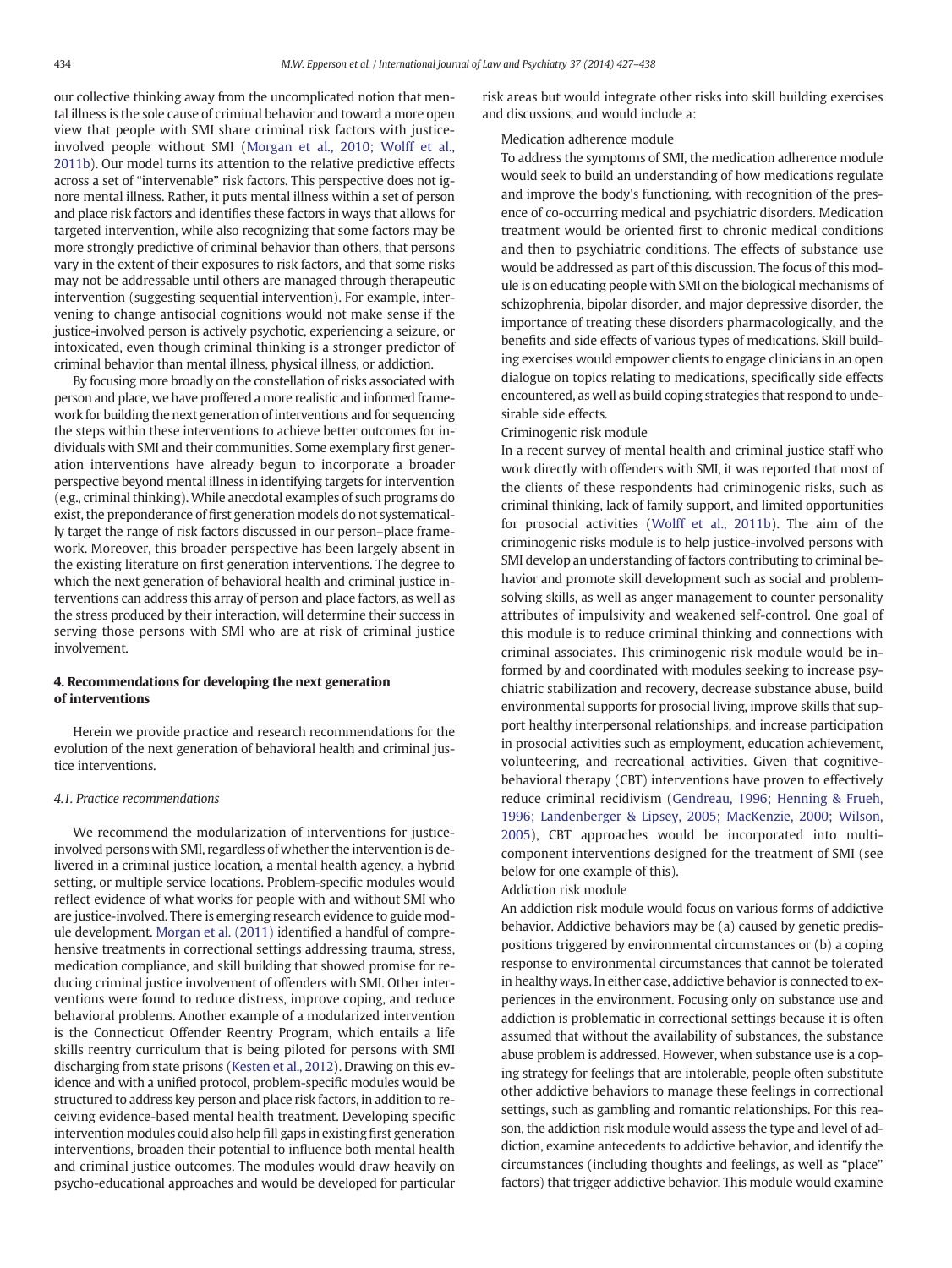the client's life goals and how reducing addictive behavior can assist the client in reaching them. It would also develop knowledge and build healthy coping skills for changing addictive patterns. Mindfulness-based relapse prevention for addictive behaviors is one promising intervention for this module (Bowen, Chawla, & Marlatt, 2011).

#### Trauma risk module

The trauma risk module would incorporate a "trauma-informed" care approach, which focuses on increasing staff awareness of trauma exposure prevalence and its consequences, and how best to engage clients who have experienced trauma. Staff would be trained to ask clients about past traumatic experiences and to respond to their clients in ways that are respectful, reassuring, and hopeful about the possibility of recovery. Clients would be guided through a process of understanding how trauma has impacted them and about the connection between trauma and related responses (e.g., depression, anxiety, addictions, criminal behavior). The Institutes of Medicine has identified exposure therapy as the evidencebased treatment with the most empirical support for treating PTSD (Institute of Medicine, 2007). However, exposure therapy, while potentially effective for some prisoners, is quite narrowly focused on the cardinal symptoms of PTSD, and it may not be appropriate for prisoners who are currently living within a highly stressful or potentially traumatic prison context. Two promising interventions that could provide additional content for this module are Seeking Safety (Najavits, 2002) and Trauma Recovery and Empowerment Model (Fallot & Harris, 2002). More broadly, a transdiagnostic treatment approach, combining treatment elements to target different symptoms and behavioral problems, has been gaining traction (Barlow et al., 2010; Gros, Magruder, Ruggiero, Shaftman, & Frueh, 2012). In the PTSD field, investigators have combined exposure-based practices with behavioral activation, anger management, emotion regulation training, or other relevant components common in the treatment of other mood and anxiety disorders to treat patients with PTSD (Beidel, Frueh, Uhde, Wong, & Mentrikoski, 2011; Ford, Steinberg, & Zhang, 2011). These multi-component treatments incorporate a range of strategies to target specific aspects of the clinical syndrome associated with PTSD. Many believe that this is likely to be the future of clinical services for a large percentage of people with PTSD, and this approach could be integral to next generation interventions.

#### Stress risk module

The stress risk module would build skills for managing stress in healthy ways. It would focus on building an understanding of stress proliferation and how decision-making skills can decrease the accumulation of stress and increase healthier responses. A growing body of evidence shows mindfulness-based techniques to be effective in reducing levels of stress, anxiety, and depression (Baer, 2003). Mindfulness-based approaches have been increasingly incorporated into treatment for a range of medical and psychological disorders, including chronic pain, depression, anxiety, eating disorders, substance abuse, and smoking cessation (Baer, 2003). This module holds promise both for managing the stress associated with the effects of incarceration or correctional supervision and living in socially disadvantaged communities, as well as the management of thought and emotional processing that can trigger relapse of mental illness, addiction, and criminal behavior.

Social and environmental disadvantage risk module

Interventions geared toward the individual are not effective at changing systemic layers of disadvantage. The social and environmental disadvantage risk module would build skills on how to identify and avoid high risk situations, to distinguish between "good friends" and persons who are interested in causing harm, to establish intraand interpersonal boundaries to avoid being manipulated by others, and to avoid people and places that increase the risk of victimization or criminalization (Drake & Wallach, 1989; Drake, Wallach, & McGovern, 2005). Additionally, this module would assess needs related to social disadvantage, including housing, education, and job training, and would provide linkages to services to address these needs. Existing evidence-based multi-leveled interventions, such as multisystemic therapy (MST) — a family and home-based intervention for juvenile offenders, could be considered as exemplars to guide this module (Butler, Baruch, Hickey, & Fonagy, 2011). Moreover, communities that have high concentrations of justice-involved persons with SMI could be identified as key targets of communitylevel interventions, such as agencies and programs (i.e. supportive housing) that build and strengthen both formal and informal support systems.

Collectively, we outline an intervention program that targets multiple issues, including co-occurring issues of mental illness and criminality. Managing multiple co-occurring problems of this population is of utmost importance (Wolff et al., 2011b). Unfortunately, minimal progress has been made on addressing mechanisms of change to reduce criminal recidivism, improve psychiatric status, or enhance quality of life (Wilson & Draine, 2006).We found only two programs exemplifying this approach. Project Link is a consortium of community based agencies which collaboratively work to reduce both psychiatric hospitalizations and incarceration (Lamberti et al., 2001). The program includes healthcare, social service, and criminal justice systems and features a mobile treatment team including a forensic psychiatrist and dual diagnosis treatment. Another treatment program, Changing Lives and Changing Outcomes (Morgan, Kroner, Mills, & Bauer, 2012) has been developed specifically to respond to the co-occurring issues of mental illness and criminality. This program includes 77 sessions and nine therapeutic modules developed to target treatment needs of individuals suffering from SMI (mental illness awareness, medication adherence, and coping with mental illness) and criminality (criminal attitudes and cognitive processes, criminal associates, and emotion management), as well as overlapping problem areas (preparing for change, skill development including social skills, vocational skill development, and housing skills, and substance abuse). The uniqueness of this intervention is in the integration of best mental health practices (psychiatric rehabilitation) and correctional rehabilitative practices. While this program remains in the early phases of development, preliminary findings are promising. These innovative programs exemplify the possibilities of next generation interventions.

#### 4.2. Research recommendations

As the next generation of behavioral health and criminal justice interventions is developed, it will be important to learn from the pitfalls of research on first generation interventions and to develop a clear and meaningful research agenda. The extant research on first generation interventions typically focuses on outcomes of greatest interest to the systems that fund or deliver the interventions. As such, interventions situated in justice settings (e.g., courts, probation or parole offices, prisons) often measure changes in recidivism specifically and changes in psychiatric relapse generally. By contrast, interventions located in the behavioral health system reverse the order of specificity, with more rigorous measurement of treatment outcomes than recidivism outcomes. If, however, second generation interventions are to effectively address both mental illness and criminal justice involvement, it will be critical to standardize the outcome measurement for psychiatric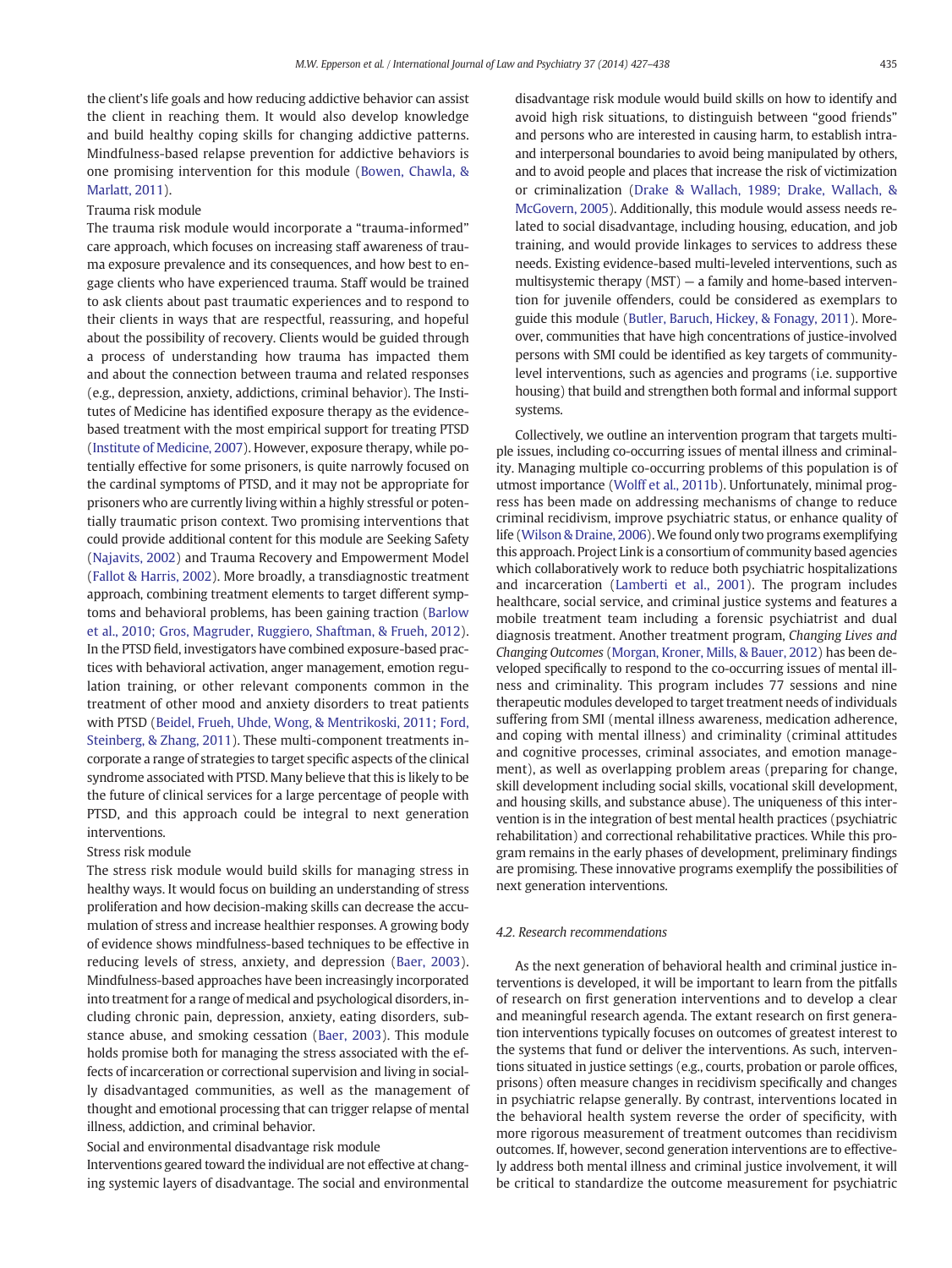relapse and recidivism across interventions. Further, global outcomes of recidivism, relapse, and treatment compliance, assume that change occurs either as a linear or binary process, which it does not. For this reason, we recommend the development of outcome measures that are specific to areas of risk and that capture the process of change toward outcomes associated with prosocial living, including symptom and harm reduction, healthy relationships, stable housing, vocational and avocational involvement, community living, compliance with treatment and supervision conditions, and improvements in quality of life. Actors in the justice and mental health systems need to be attuned to the full spectrum of outcome measures and develop mechanisms for information sharing; all must be reading from the same playbook. This attention to more comprehensive outcomes would allow for the calculation of outcome to cost ratios that measure the change in risk to program expenditures to evaluate the cost effectiveness of interventions.

The impact of next generation interventions will rely, in part, on the identification of persons with SMI at early stages of involvement in the criminal justice system. However, with nearly 13 million admissions to local jails annually, current efforts to provide timely and efficient screening of SMI in the criminal justice system are not sufficient (Ogloff, Davis, Rivers, & Ross, 2007; Steadman et al., 2009). Brief, accurate, and cost-effective SMI screening instruments are needed that can be implemented along the criminal justice continuum in order to identify appropriate targets for next generation interventions. Lastly, we recommend a research agenda for next generation interventions that adheres to the highest levels of scientific inquiry, including randomized controlled trials, selection of alternative treatment models as comparison conditions (and not simply "treatment as usual"), and rigorous analyses of mediating and moderating effects.

#### 5. Conclusions

The development of first generation interventions for justiceinvolved persons with SMI has spanned over two decades and resulted in the vast expenditure of resources. However, to advance the ultimate goal of these interventions, which is to alleviate the overrepresentation of people with SMI in the criminal justice system, significant changes are required that entail more than simple adjustments to existing interventions. In this paper, we offer a conceptual framework, key components of effective interventions, and recommendations for the content and study of these interventions. The comprehensive changes that we suggest will prefigure a "next generation" of behavioral health and criminal justice interventions that, we believe, will yield significantly improved outcomes at multiple levels. While some existing first generation interventions may be amenable to adaptation, the need for second-generation philosophical and practical approaches will also likely require entirely new and innovative intervention models.

Building the next generation of interventions will not be an easy task. There are many individual, organizational, and structural factors that resist change. But just as we advocate for an orientation that views individual change as a continuum, so must we expect a similar process of change within systems, organizations, programs, and interventions. Change, at any level, is a process that moves in small, often non-linear increments, not in leaps, bounds, or straight lines. It is time, however, to actively engage in this process; there is simply too much at stake to continue to rely solely on first generation interventions. The framework presented herein is a step in that process and we hope that it will inspire additional steps to be taken toward better outcomes for individuals with SMI and the society of which they are a part.

#### Acknowledgments

This study was supported by grants from the National Institute of Mental Health (Grant #P30 MH079920; P.I. Wolff) and the National Institute of Justice (Grant #IJCX0033; P.I. Epperson).

#### References

- Abramson, M. F. (1972). [The criminalization of mentally disordered behavior: Possible](http://refhub.elsevier.com/S0160-2527(14)00026-0/rf0005) [side effect of a new commitment law.](http://refhub.elsevier.com/S0160-2527(14)00026-0/rf0005) Hospital and Community Psychiatry, 23(4), 101–[107.](http://refhub.elsevier.com/S0160-2527(14)00026-0/rf0005)
- American Psychiatric Association (2000). [Diagnostic and statistical manual of mental disor](http://refhub.elsevier.com/S0160-2527(14)00026-0/rf0010)ders: DSM-IV-TR. [Arlington, VA: American Psychiatric Association.](http://refhub.elsevier.com/S0160-2527(14)00026-0/rf0010)
- Andrews, D. A., & Bonta, J. (2006). [The psychology of criminal conduct](http://refhub.elsevier.com/S0160-2527(14)00026-0/rf0015) (4th ed.). Newark, [NJ: Anderson Publishing Co.](http://refhub.elsevier.com/S0160-2527(14)00026-0/rf0015)
- Baer, R. A. (2003). Mindfulness training as a clinical intervention: A conceptual and empirical review. Clinical Psychology: Science and Practice, 10, 125–143. http://dx.doi. org[/10.1093/clipsy.bpg015.](http://dx.doi.org/10.1093/clipsy.bpg015)
- Baillargeon, J., Williams, B.A., Mellow, J., Harzke, A. J., Hoge, S. K., Baillargeon, G., et al. (2009). [Parole revocation among prison inmates with psychiatric and substance](http://refhub.elsevier.com/S0160-2527(14)00026-0/rf0025) use disorders. [Psychiatric Services](http://refhub.elsevier.com/S0160-2527(14)00026-0/rf0025), 60(11), 1516-1521.
- Barlow, D. H., Fachione, T. J., Fairholme, C. P., Boisseau, C. L., Allen, L. B., & Ehrenreich-May, J. (2010). Unifi[ed protocol for transdiagnostic treatment of emotional disorders.](http://refhub.elsevier.com/S0160-2527(14)00026-0/rf0030) New [York: Oxford University Press.](http://refhub.elsevier.com/S0160-2527(14)00026-0/rf0030)
- Beidel, D. C., Frueh, B. C., Uhde, T., Wong, N., & Mentrikoski, J. (2011). [Multicomponent](http://refhub.elsevier.com/S0160-2527(14)00026-0/rf0035) [behavioral treatment for chronic combat-related posttraumatic stress disorder: A](http://refhub.elsevier.com/S0160-2527(14)00026-0/rf0035) [randomized controlled trial.](http://refhub.elsevier.com/S0160-2527(14)00026-0/rf0035) Journal of Anxiety Disorders, 25, 224–231.
- Bewley, M. T., & Morgan, R. D. (2011). [A national survey of mental health services](http://refhub.elsevier.com/S0160-2527(14)00026-0/rf0040) [available to offenders with mental illness: Who is doing what?](http://refhub.elsevier.com/S0160-2527(14)00026-0/rf0040) Law and Human [Behavior](http://refhub.elsevier.com/S0160-2527(14)00026-0/rf0040), 35(5), 351–363.
- Blitz, C., Wolff, N., & Shi, J. (2008). [Physical victimization in prison: The role of mental ill](http://refhub.elsevier.com/S0160-2527(14)00026-0/rf0045)ness. [International Journal of Law and Psychiatry](http://refhub.elsevier.com/S0160-2527(14)00026-0/rf0045), 31(5), 385–393.
- Bond, G. R., Drake, R. E., Mueser, K. T., & Latimer, E. (2001). [Assertive community treat](http://refhub.elsevier.com/S0160-2527(14)00026-0/rf0050)[ment: Critical ingredients and impact on patients.](http://refhub.elsevier.com/S0160-2527(14)00026-0/rf0050) Disease Management and Health [Outcomes](http://refhub.elsevier.com/S0160-2527(14)00026-0/rf0050), 9(3), 141–159.
- Boothroyd, R. A., Poythress, N. G., McGaha, A., & Petrila, J. (2003). [The Broward Mental](http://refhub.elsevier.com/S0160-2527(14)00026-0/rf0055) [Health Court: Process, outcomes and service utilization.](http://refhub.elsevier.com/S0160-2527(14)00026-0/rf0055) International Journal of Law [and Psychiatry](http://refhub.elsevier.com/S0160-2527(14)00026-0/rf0055), 26, 55–71.
- Bowen, S., Chawla, N., & Marlatt, G. A. (2011). [Mindfulness-based relapse prevention for](http://refhub.elsevier.com/S0160-2527(14)00026-0/rf0060) [addictive behaviors: A clinician's guide.](http://refhub.elsevier.com/S0160-2527(14)00026-0/rf0060) New York, NY: The Guilford Press.
- Breslau, N., Davis, G. C., Andreski, P., & Peterson, E. (1991). [Traumatic events and posttrau](http://refhub.elsevier.com/S0160-2527(14)00026-0/rf0065)[matic stress disorder in an urban population of young adults.](http://refhub.elsevier.com/S0160-2527(14)00026-0/rf0065) Archives of General [Psychiatry](http://refhub.elsevier.com/S0160-2527(14)00026-0/rf0065), 48, 216–222.
- Broner, N., Lattimore, P. K., Cowell, A. J., & Schlenger, W. E. (2004). [Effects of diversion on](http://refhub.elsevier.com/S0160-2527(14)00026-0/rf0070) [adults with co-occurring mental illness and substance use: Outcomes from a national](http://refhub.elsevier.com/S0160-2527(14)00026-0/rf0070) multi-site study. [Behavioral Sciences and the Law](http://refhub.elsevier.com/S0160-2527(14)00026-0/rf0070), 22, 519–541.
- Bryant, R. (2010). [Treating the full range of posttraumatic reactions. In G. M. Rosen, & B. C.](http://refhub.elsevier.com/S0160-2527(14)00026-0/rf0075) Frueh (Eds.), [Clinician's guide to posttraumatic stress disorder](http://refhub.elsevier.com/S0160-2527(14)00026-0/rf0075) (pp. 205–234). Hoboken, NI: John Wiley & Sons.
- Butler, S., Baruch, G., Hickey, N., & Fonagy, P. (2011). [A randomized controlled trial of](http://refhub.elsevier.com/S0160-2527(14)00026-0/rf0080) [multisystemic therapy and a statutory therapeutic intervention for young offenders.](http://refhub.elsevier.com/S0160-2527(14)00026-0/rf0080) [Journal of the American Academy of Child & Adolescent Psychiatry](http://refhub.elsevier.com/S0160-2527(14)00026-0/rf0080), 50(12), 1220-1235.
- Case, B., Steadman, H. J., Dupuis, S. A., & Morris, L. S. (2009). [Who succeeds in jail diversion](http://refhub.elsevier.com/S0160-2527(14)00026-0/rf0085) [programs for persons with mental illness? A multi-site study.](http://refhub.elsevier.com/S0160-2527(14)00026-0/rf0085) Behavioral Sciences and [the Law](http://refhub.elsevier.com/S0160-2527(14)00026-0/rf0085), 27, 661–674.
- Chandler, R. K., Fletcher, B. W., & Volkow, N. D. (2009). Treating drug abuse and addiction in the criminal justice system. Journal of the American Medical Association, 301, 183–190. http://dx.doi.org/[10.1001/jama.2008.976](http://dx.doi.org/10.1001/jama.2008.976).
- Clark, C., & Walker, D.M. (2009). [Are gamblers more likely to commit crimes? An empir](http://refhub.elsevier.com/S0160-2527(14)00026-0/rf0095)[ical analysis of a nationally representative survey of US young adults.](http://refhub.elsevier.com/S0160-2527(14)00026-0/rf0095) International [Gambling Studies](http://refhub.elsevier.com/S0160-2527(14)00026-0/rf0095), 9, 119–134.
- Cochran, S., Deane, M. W., & Borum, R. (2000). [Improving police response to mentally ill](http://refhub.elsevier.com/S0160-2527(14)00026-0/rf0100) people. [Psychiatric Services](http://refhub.elsevier.com/S0160-2527(14)00026-0/rf0100), 51, 1315–1316.
- Constantine, R. J., Robst, J., Andel, R., & Teague, G. (2012). [The impact of mental health ser](http://refhub.elsevier.com/S0160-2527(14)00026-0/rf0105)[vices on arrests of offenders with a serious mental illness.](http://refhub.elsevier.com/S0160-2527(14)00026-0/rf0105) Law and Human Behavior, 36[\(3\), 170](http://refhub.elsevier.com/S0160-2527(14)00026-0/rf0105)–176.
- Council of State Governments Justice Center (2012). Mentally Ill Offender Treatment and Crime Reduction Act Fact Sheet. (Retrieved from [http://consensusproject.org/jc\\_](http://consensusproject.org/jc_publications/mentally-ill-offender-treatment-and-crime-reduction-act-fact-sheet/MIOTCRA_Fact_Sheet_2_21_12.pdf) [publications/mentally-ill-offender-treatment-and-crime-reduction-act-fact-sheet/](http://consensusproject.org/jc_publications/mentally-ill-offender-treatment-and-crime-reduction-act-fact-sheet/MIOTCRA_Fact_Sheet_2_21_12.pdf) [MIOTCRA\\_Fact\\_Sheet\\_2\\_21\\_12.pdf\)](http://consensusproject.org/jc_publications/mentally-ill-offender-treatment-and-crime-reduction-act-fact-sheet/MIOTCRA_Fact_Sheet_2_21_12.pdf).
- Cusack, K. J., Morrissey, J. P., Cuddeback, G. S., Prins, A., & Williams, D.M. (2010). [Criminal jus](http://refhub.elsevier.com/S0160-2527(14)00026-0/rf0110)[tice involvement, behavioral health service use, and cost of Forensic Assertive Communi](http://refhub.elsevier.com/S0160-2527(14)00026-0/rf0110)[ty Treatment: A randomized trial.](http://refhub.elsevier.com/S0160-2527(14)00026-0/rf0110) Community Mental Health Journal, 46(4), 356–363.
- Department of Health, & Human Services, Office of the Surgeon General (1999). Mental health: A report of the Surgeon General. (Retrieved from [http://www.surgeongeneral.](http://www.surgeongeneral.gov/library/mentalhealth/home.html) [gov/library/mentalhealth/home.html](http://www.surgeongeneral.gov/library/mentalhealth/home.html)).
- Ditton, P.M. (1999). Mental health and treatment of inmates and probationers. Bureau of Justice Statistics Special Report (Retrieved from <http://bjs.ojp.usdoj.gov/index>. cfm? ty=pbdetail&iid=787).
- Douglas, K. S., Guy, L. S., & Hart, S. D. (2009). [Psychosis as a risk factor for violence to](http://refhub.elsevier.com/S0160-2527(14)00026-0/rf0115) [others: A meta-analysis.](http://refhub.elsevier.com/S0160-2527(14)00026-0/rf0115) Psychological Bulletin, 135(5), 679–706.
- Draine, J., & Herman, D. B. (2007). [Critical time reentry from prison for persons with men](http://refhub.elsevier.com/S0160-2527(14)00026-0/rf0120)tal illness. [Psychiatric Services](http://refhub.elsevier.com/S0160-2527(14)00026-0/rf0120), 58, 1577–1581.
- Draine, J., Salzer, M. S., Culhane, D. P., & Hadley, T. R. (2002). [Role of social disadvantage in](http://refhub.elsevier.com/S0160-2527(14)00026-0/rf0125) [crime, joblessness, and homelessness among persons with serious mental illness.](http://refhub.elsevier.com/S0160-2527(14)00026-0/rf0125) [Psychiatric Services](http://refhub.elsevier.com/S0160-2527(14)00026-0/rf0125), 45, 565–573.
- Drake, R. E., & Wallach, M.A. (1989). [Substance abuse among the chronic mentally ill.](http://refhub.elsevier.com/S0160-2527(14)00026-0/rf0130) [Hospital and Community Psychiatry](http://refhub.elsevier.com/S0160-2527(14)00026-0/rf0130), 40, 1041–1046.
- Drake, R. E., Wallach, M.A., & McGovern, M. P. (2005). Special section on relapse prevention: Future directions in preventing relapse to substance abuse among clients with severe mental illnesses. Psychiatric Services, 56, 1297–1302. http://dx.doi.org/[10.](http://dx.doi.org/10.1176/appi.ps.56.10.1297) [1176/appi.ps.56.10.1297.](http://dx.doi.org/10.1176/appi.ps.56.10.1297)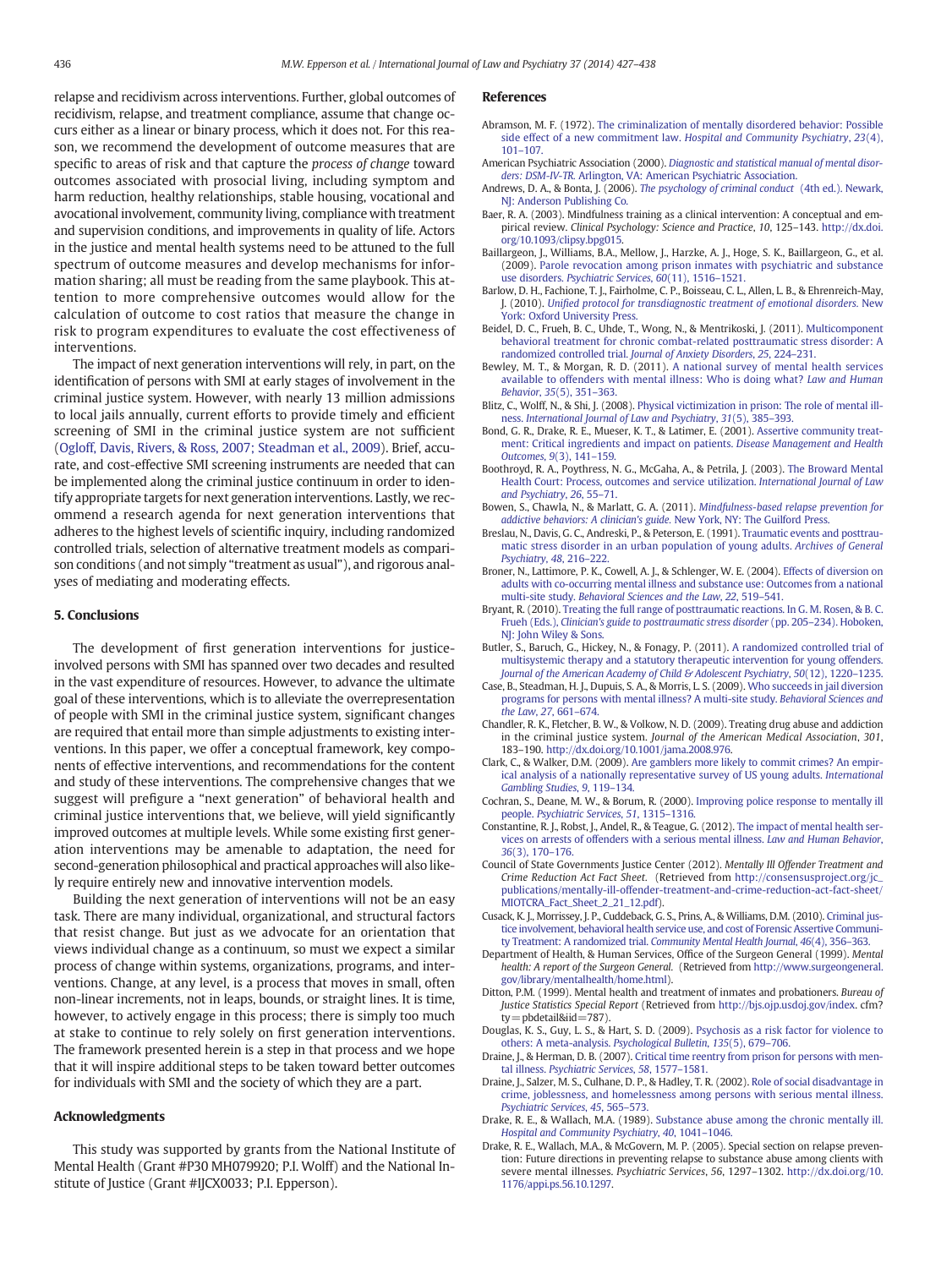- Dupont, R., & Cochran, S. (2000). [Police response to mental health emergencies:](http://refhub.elsevier.com/S0160-2527(14)00026-0/rf0140) Barriers to change. [Journal of the American Academy of Psychiatry and Law](http://refhub.elsevier.com/S0160-2527(14)00026-0/rf0140), 28[\(3\), 338](http://refhub.elsevier.com/S0160-2527(14)00026-0/rf0140)–344.
- Dvoskin, J. A., Skeem, J. L., Novaco, R. W., & Douglas, K. S. (2011). [What if psychology](http://refhub.elsevier.com/S0160-2527(14)00026-0/rf0145) [redesigned the criminal justice system? In J. A. Dvoskin, J. L. Skeem, R. W. Novaco,](http://refhub.elsevier.com/S0160-2527(14)00026-0/rf0145) & K. S. Douglas (Eds.), [Using social science to reduce violent offending](http://refhub.elsevier.com/S0160-2527(14)00026-0/rf0145). New York, NY: [Oxford University Press, Inc.](http://refhub.elsevier.com/S0160-2527(14)00026-0/rf0145)
- Elbogen, E. B., & Johnson, S.C. (2009). [The intricate link between violence and mental dis-](http://refhub.elsevier.com/S0160-2527(14)00026-0/rf0150)
- order. [Archives of General Psychiatry](http://refhub.elsevier.com/S0160-2527(14)00026-0/rf0150), 66(2), 152–161. Epperson, M. W., Canada, K. E., & Lurigio, A. J. (2013). [Mental health court: One approach](http://refhub.elsevier.com/S0160-2527(14)00026-0/rf3550) [for addressing the problems of persons with serious mental illnesses in the criminal](http://refhub.elsevier.com/S0160-2527(14)00026-0/rf3550) [justice system. In J. B. Helfgott \(Ed.\),](http://refhub.elsevier.com/S0160-2527(14)00026-0/rf3550) Criminal Psychology. Westport, CT: Praeger [Publishers.](http://refhub.elsevier.com/S0160-2527(14)00026-0/rf3550)
- Epperson, M., El-Bassel, N., Gilbert, L., Orellana, E. R., & Chang, M. (2008). Increased HIV risk associated with criminal justice involvement among men on methadone. AIDS and Behavior, 12, 51–57. http://dx.doi.org/[10.1007/s10461-007-9298-4](http://dx.doi.org/10.1007/s10461-007-9298-4).
- Epperson, M. W., Wolff, N., Morgan, R. D., Fisher, W. H., Frueh, B. C., & Huening, J. (2011). The next generation of behavioral health and criminal justice interventions: Improving outcomes by improving interventions. Monograph SeriesNew Brunswick, NJ: Center for Behavioral Health Services & Criminal Justice Research, Rutgers University (Retrieved from [http://cbhs-cjr.rutgers.edu/pdfs/The\\_next\\_generation\\_Monograph\\_](http://cbhs-cjr.rutgers.edu/pdfs/The_next_generation_Monograph_Sept_2011.pdf) Sept. 2011.pdf).
- Fallot, R. D., & Harris, M. (2002). [The Trauma Recovery and Empowerment Model](http://refhub.elsevier.com/S0160-2527(14)00026-0/rf0160) [\(TREM\): Conceptual and practical issues in a group intervention for women.](http://refhub.elsevier.com/S0160-2527(14)00026-0/rf0160) [Community of Mental Health Journal](http://refhub.elsevier.com/S0160-2527(14)00026-0/rf0160), 238, 475–485.
- Faris, R. E. L., & Dunham, H. W. (1939). [Mental disorders in urban areas: An ecological study](http://refhub.elsevier.com/S0160-2527(14)00026-0/rf0165) of schizophrenia and other psychoses. [Oxford, England: University of Chicago Press.](http://refhub.elsevier.com/S0160-2527(14)00026-0/rf0165)
- Fazel, S., & Danesh, J. (2002). Serious mental disorder in 23,000 prisoners: A systematic review of 62 surveys. The Lancet, 359, 545–550. http://dx.doi.org[/10.1016/S0140-](http://dx.doi.org/10.1016/S0140-6736(02)07740-1) [6736\(02\)07740-1](http://dx.doi.org/10.1016/S0140-6736(02)07740-1).
- Fazel, S., Gulati, G., Linsell, L., Gesddes, J. R., & Grann, M. (2009). [Schizophrenia and vio](http://refhub.elsevier.com/S0160-2527(14)00026-0/rf0175)[lence: Systematic review and meta-analysis.](http://refhub.elsevier.com/S0160-2527(14)00026-0/rf0175) PLoS Medicine, 6(8), 1–15.
- Fisher, W. H., Silver, E., & Wolff, N. (2006). Beyond criminalization: Towards a criminologically informed framework for mental health policy and services research. Administration and Policy in Mental Health and Mental Health Services Research, 33, 544–557. http://dx.doi.org[/10.1007/s10488-006-0072-0.](http://dx.doi.org/10.1007/s10488-006-0072-0)
- Fisher, W. H., Wolff, N., Grudzinskas, A. J., Roy-Bujnowski, K., Banks, S. M., & Clayfield, J. (2007). Drug-related arrests in a cohort of public mental health service recipients. Psychiatric Services, 58, 1448–1453. http://dx.doi.org[/10.1176/appi.ps.58.11.1448.](http://dx.doi.org/10.1176/appi.ps.58.11.1448)
- Ford, J.D., Steinberg, K. L., & Zhang, W. (2011). [A randomized clinical trial comparing affect](http://refhub.elsevier.com/S0160-2527(14)00026-0/rf0190) [regulation and social problem-solving psychotherapies for mothers with](http://refhub.elsevier.com/S0160-2527(14)00026-0/rf0190) [victimization-related PTSD.](http://refhub.elsevier.com/S0160-2527(14)00026-0/rf0190) Behavioral Therapy, 42, 560–578.
- Frank, R. G., & McGuire, T. G. (2011). [Mental health treatment and criminal justice out](http://refhub.elsevier.com/S0160-2527(14)00026-0/rf0195)[comes. In P. J. Cook, J. Ludwig, & J. Mccrary \(Eds.\),](http://refhub.elsevier.com/S0160-2527(14)00026-0/rf0195) Controlling crime: Strategies and tradeoffs (pp. 167–[212\). Chicago, IL: University of Chicago Press.](http://refhub.elsevier.com/S0160-2527(14)00026-0/rf0195)
- Frueh, B. C., Knapp, R. G., Cusack, K., Grubaugh, A. L., Sauvageot, J. A., Cousins, V. C., et al. (2005). [Patients' reports of traumatic or harmful experiences within the psychiatric](http://refhub.elsevier.com/S0160-2527(14)00026-0/rf0200) setting. [Psychiatric Services](http://refhub.elsevier.com/S0160-2527(14)00026-0/rf0200), 56, 1123-1133.
- Gendreau, P. (1996). Offender rehabilitation: What we know and what needs to be done. Criminal Justice and Behavior, 23(1), 144–161. http://dx.doi.org/[10.1177/](http://dx.doi.org/10.1177/0093854896023001010) [0093854896023001010.](http://dx.doi.org/10.1177/0093854896023001010)
- Glaze, L. E., & Parks, E. (2012). [Correctional Populations in the United States, 2011 \(Bureau of](http://refhub.elsevier.com/S0160-2527(14)00026-0/rf0210) Justice Statistics Bulletin, NCJ 239972). [Washington, DC: U.S. Department of Justice.](http://refhub.elsevier.com/S0160-2527(14)00026-0/rf0210)
- Gros, D. F., Magruder, K. M., Ruggiero, K. J., Shaftman, S. R., & Frueh, B. C. (2012). [Compar](http://refhub.elsevier.com/S0160-2527(14)00026-0/rf0560)[ing the symptoms of posttraumatic stress disorder with the distress disorders and](http://refhub.elsevier.com/S0160-2527(14)00026-0/rf0560) fear disorders. [Journal of Nervous and Mental Disease.](http://refhub.elsevier.com/S0160-2527(14)00026-0/rf0560), 200(11), 967–972
- Grubaugh, A. L., Zinzow, H. W., Paul, L., Egede, L. E., & Frueh, B. C. (2011). [Trauma exposure](http://refhub.elsevier.com/S0160-2527(14)00026-0/rf0215) [and posttraumatic stress disorder in adults with severe mental illness: A critical re](http://refhub.elsevier.com/S0160-2527(14)00026-0/rf0215)view. [Clinical Psychology Review](http://refhub.elsevier.com/S0160-2527(14)00026-0/rf0215), 31, 883–899.
- Hartwell, S. W., & Orr, K. (1999). [The Massachusetts Forensic Transition Program for men](http://refhub.elsevier.com/S0160-2527(14)00026-0/rf0220)[tally ill offenders re-entering the community.](http://refhub.elsevier.com/S0160-2527(14)00026-0/rf0220) Psychiatric Services, 50, 1220–1222.
- Henning, K., & Frueh, B. C. (1996). Cognitive–[behavioral treatment of incarcerated of](http://refhub.elsevier.com/S0160-2527(14)00026-0/rf0225)[fenders: An evaluation of the Vermont Department of Corrections' cognitive self](http://refhub.elsevier.com/S0160-2527(14)00026-0/rf0225) change program. [Criminal Justice and Behavior](http://refhub.elsevier.com/S0160-2527(14)00026-0/rf0225), 23, 523–541.
- Institute of Medicine (2007). [Treatment of posttraumatic stress disorder: An assessment of](http://refhub.elsevier.com/S0160-2527(14)00026-0/rf0230) the evidence. [Washington, D.C.: National Academies Press.](http://refhub.elsevier.com/S0160-2527(14)00026-0/rf0230)
- James, D. J., & Glaze, L. E. (2006). [Mental health problems of prison and jail inmates \(Bureau](http://refhub.elsevier.com/S0160-2527(14)00026-0/rf0235) [of Justice Statistics Special Report, NCJ 213600\).](http://refhub.elsevier.com/S0160-2527(14)00026-0/rf0235) Washington, DC: U.S. Department of **Justice**
- Jones, N. J., Brown, S. L., & Zamble, E. (2010). Predicting criminal recidivism in adult male offenders: Researcher versus parole officer assessment of dynamic risk. Criminal Justice and Behavior, 37(8), 860–882. http://dx.doi.org[/10.1177/0093854810368924.](http://dx.doi.org/10.1177/0093854810368924)
- Junginger, J., Claypoole, K., Laygo, R., & Cristiani, A. (2006). [Effects of serious mental illness](http://refhub.elsevier.com/S0160-2527(14)00026-0/rf0245) [and substance abuse on criminal offenses.](http://refhub.elsevier.com/S0160-2527(14)00026-0/rf0245) Psychiatric Services, 57, 879–882.
- Kabat-Zinn, J. (1990). Full catastrophe living. [New York: NY, Bantam Dell.](http://refhub.elsevier.com/S0160-2527(14)00026-0/rf0250)
- Kesten, K. L., Leavitt-Smith, E., Rau, D. R., Shelton, D., Zhang, W., Wagner, J., et al. (2012). [Recidivism rates among mentally ill inmates: Impact of the Connecticut Offender Re](http://refhub.elsevier.com/S0160-2527(14)00026-0/rf0255)entry Program. [Journal of Correctional Health Care](http://refhub.elsevier.com/S0160-2527(14)00026-0/rf0255), 18(1), 20–28.
- Lamberti, J. S., Deem, A., Weisman, R. L., & Laduke, C. (2011). [The role of probation in fo](http://refhub.elsevier.com/S0160-2527(14)00026-0/rf0260)[rensic assertive community treatment.](http://refhub.elsevier.com/S0160-2527(14)00026-0/rf0260) Psychiatric Services, 62, 418–421.
- Lamberti, J. S., Weisman, R., & Faden, D. I. (2004). [Forensic Assertive Community Treat](http://refhub.elsevier.com/S0160-2527(14)00026-0/rf0265)[ment: Preventing incarceration of adults with severe mental illness.](http://refhub.elsevier.com/S0160-2527(14)00026-0/rf0265) Psychiatric [Services](http://refhub.elsevier.com/S0160-2527(14)00026-0/rf0265), 55, 1285–1293.
- Lamberti, J. S., Weisman, R. L., Schwarzkopf, S. B., Price, N., Ashton, R. M., & Trompeter, J. (2001). [The mentally ill in jails and prisons: Towards an integrated model of preven](http://refhub.elsevier.com/S0160-2527(14)00026-0/rf0270)tion. [Psychiatric Quarterly](http://refhub.elsevier.com/S0160-2527(14)00026-0/rf0270), 72(1), 63–77.
- Landenberger, N. A., & Lipsey, M. W. (2005). [The positive effects of cognitive](http://refhub.elsevier.com/S0160-2527(14)00026-0/rf0275)–behavioral [programs for offenders: A meta-analysis of factors associated with effective treat](http://refhub.elsevier.com/S0160-2527(14)00026-0/rf0275)ment. [Journal of Experimental Criminology](http://refhub.elsevier.com/S0160-2527(14)00026-0/rf0275), 1, 451–476.
- Litschge, C. M., & Vaughn, M. G. (2009). [The Mentally Ill Offender Treatment and Crime](http://refhub.elsevier.com/S0160-2527(14)00026-0/rf0280) [Reduction Act of 2004: Problems and prospects.](http://refhub.elsevier.com/S0160-2527(14)00026-0/rf0280) The Journal of Forensic Psychiatry & [Psychology](http://refhub.elsevier.com/S0160-2527(14)00026-0/rf0280), 20(4), 542–558.
- Lurigio, A. J. (2011). People with serious mental illness in the criminal justice system: Causes, consequences, and correctives. The Prison Journal, 91(3), 66S–86S. http://dx. doi.org[/10.1177/0032885511415226](http://dx.doi.org/10.1177/0032885511415226).
- Lurigio, A. J., Epperson, M. W., Canada, K. E., & Babchuk, L. C. (2012). [Specialized probation](http://refhub.elsevier.com/S0160-2527(14)00026-0/rf0565) [programs for people with mental illnesses: A review of practices and research.](http://refhub.elsevier.com/S0160-2527(14)00026-0/rf0565) Journal [of Crime and Justice](http://refhub.elsevier.com/S0160-2527(14)00026-0/rf0565), 35(2), 317–326.
- MacKenzie, D. L. (2000). [Evidence-based corrections: Identifying what works.](http://refhub.elsevier.com/S0160-2527(14)00026-0/rf0290) Crime & [Delinquency](http://refhub.elsevier.com/S0160-2527(14)00026-0/rf0290), 46(4), 457–471.
- Martin, M. S., Dorken, S. K., Wamboldt, A.D., & Wootten, S. E. (2011). Stopping the revolving door: A meta-analysis on the effectiveness of interventions for criminally involved individuals with major mental disorders. Law and Human Behavior, 36(1), 1–12. http://dx.doi.org/[10.1007/s10979-011-9274-4](http://dx.doi.org/10.1007/s10979-011-9274-4).
- Meade, C. S., & Sikkema, K. J. (2005). [HIV risk behavior among adults with severe mental](http://refhub.elsevier.com/S0160-2527(14)00026-0/rf0300) [illness: A systematic review.](http://refhub.elsevier.com/S0160-2527(14)00026-0/rf0300) Clinical Psychology Review, 25, 433–457.
- Messina, N., & Grella, C. (2006). Childhood trauma and women's health outcomes in a California prison population. American Journal of Public Health, 96, 1842–1848. http://dx.doi.org[/10.2105/AJPH.2005.082016](http://dx.doi.org/10.2105/AJPH.2005.082016).
- Monahan, J., & Steadman, H. J. (2012). [Extending violence reduction principles to justice](http://refhub.elsevier.com/S0160-2527(14)00026-0/rf0315)[involved persons with mental illness. In J. A. Dvoskin, J. L. Skeem, R. W. Novaco, & K. S.](http://refhub.elsevier.com/S0160-2527(14)00026-0/rf0315) Douglas (Eds.), [Using social science to reduce violent offending](http://refhub.elsevier.com/S0160-2527(14)00026-0/rf0315) (pp. 245–264). New [York: Oxford University Press.](http://refhub.elsevier.com/S0160-2527(14)00026-0/rf0315)
- Monahan, J., Steadman, H. J., Siver, E., Appelbaum, P., Robbins, P. C., Mulvey, E., et al. (2001). [Rethinking risk assessment: The MacArthur Study of Mental Disorder and Vio](http://refhub.elsevier.com/S0160-2527(14)00026-0/rf0310)lence. [New York: Oxford University Press.](http://refhub.elsevier.com/S0160-2527(14)00026-0/rf0310)
- Morgan, R. D., Fisher, W. H., Duan, N., Mandracchia, J. T., & Murray, D. (2010). Prevalence of criminal thinking among state prison inmates with serious mental illness. Law and Human Behavior, 34, 324–336. http://dx.doi.org/[10.1007/s10979-009-9182-z](http://dx.doi.org/10.1007/s10979-009-9182-z).
- Morgan, R. D., Flora, D. B., Droner, D.G., Miles, J. F., Varghese, F., & Steffan, J. S. (2011). Treating offenders with mental illness: A research synthesis. Law and Human Behavior. http://dx. doi.org[/10.1007/s10979-011-9271-7](http://dx.doi.org/10.1007/s10979-011-9271-7) (Advance online publication).
- Morgan, R. D., Kroner, D. G., Mills, J. F., & Bauer, R. (2012). Changing lives and changing outcomes: A treatment guide for offenders with mental illness. Unpublished treatment manual.
- Munetz, M. R., & Griffin, P. A. (2006). [Use of the sequential intercept model as an approach](http://refhub.elsevier.com/S0160-2527(14)00026-0/rf0330) [to decriminalization of people with serious mental illness.](http://refhub.elsevier.com/S0160-2527(14)00026-0/rf0330) Psychiatric Services, 57, 544–[549.](http://refhub.elsevier.com/S0160-2527(14)00026-0/rf0330)
- Najavits, L. M. (2002). [Seeking Safety: A new psychotherapy for posttraumatic stress](http://refhub.elsevier.com/S0160-2527(14)00026-0/rf0335) [disorder and substance use disorder. In P. Ouimette, & P. Brown \(Eds.\),](http://refhub.elsevier.com/S0160-2527(14)00026-0/rf0335) Trauma [and substance abuse: Causes, consequences, and treatment of comorbid disorders](http://refhub.elsevier.com/S0160-2527(14)00026-0/rf0335) (pp. 147–[170\). Washington, DC: American Psychological Association Press.](http://refhub.elsevier.com/S0160-2527(14)00026-0/rf0335)
- Najt, P., Perez, J., Sanches, M., Peluso, M.A.M., Glahn, D., & Soares, J. C. (2007). [Impulsivity](http://refhub.elsevier.com/S0160-2527(14)00026-0/rf0340) and bipolar disorder. [European Neuropsychopharmacology](http://refhub.elsevier.com/S0160-2527(14)00026-0/rf0340), 17, 313–320.
- Ogloff, J. R., Davis, M. R., Rivers, G. S., & Ross, S. (2007). The identifi[cation of mental disor](http://refhub.elsevier.com/S0160-2527(14)00026-0/rf0345)ders in the criminal justice system. [Trends and Issues in Crime and Criminal Justice](http://refhub.elsevier.com/S0160-2527(14)00026-0/rf0345), 334.
- Ong, A.D., Bergeman, C. S., Bisconti, T. L., & Wallace, K. A. (2006). [Psychological resilience,](http://refhub.elsevier.com/S0160-2527(14)00026-0/rf0350) [positive emotions, and successful adaptation to stress in later life.](http://refhub.elsevier.com/S0160-2527(14)00026-0/rf0350) Journal of [Personality and Social Psychology](http://refhub.elsevier.com/S0160-2527(14)00026-0/rf0350), 91, 730–749.
- Padgett, D. K., & Drake, R. E. (2008). [Social relationships among persons who have expe](http://refhub.elsevier.com/S0160-2527(14)00026-0/rf0355)[rienced serious mental illness, substance abuse, and homelessness: Implications for](http://refhub.elsevier.com/S0160-2527(14)00026-0/rf0355) recovery. [American Journal of Orthopsychiatry](http://refhub.elsevier.com/S0160-2527(14)00026-0/rf0355), 78(3), 333–339.

Parsons, J., & Sandwick, T. (2012). [Closing the gap: Using criminal justice and public health](http://refhub.elsevier.com/S0160-2527(14)00026-0/rf0360) data to improve the identification of mental illness. [New York: Vera Institute of Justice.](http://refhub.elsevier.com/S0160-2527(14)00026-0/rf0360)

- Pescosolido, B.A., Monahan, J., Link, B. G., Stueve, A., & Kikuzawa, S. (1999). [The public's](http://refhub.elsevier.com/S0160-2527(14)00026-0/rf0365) [view of the competence, dangerousness and need for legal coercion among persons](http://refhub.elsevier.com/S0160-2527(14)00026-0/rf0365) with mental health problems. [American Journal of Public Health](http://refhub.elsevier.com/S0160-2527(14)00026-0/rf0365), 89, 1339–1345.
- Peterson, J. K., Skeem, J. L., Hart, E., Vidal, S., & Keith, F. (2010). [Analyzing offense patterns](http://refhub.elsevier.com/S0160-2527(14)00026-0/rf0370) [as a function of mental illness to test the criminalization hypothesis.](http://refhub.elsevier.com/S0160-2527(14)00026-0/rf0370) Psychiatric [Services](http://refhub.elsevier.com/S0160-2527(14)00026-0/rf0370), 61, 1217–1222.
- Robins, L. N., & Regier, D. A. (1991). [Psychiatric disorders in America: The Epidemiologic](http://refhub.elsevier.com/S0160-2527(14)00026-0/rf0375) Catchment Area Study. [New York, NY: The Free Press.](http://refhub.elsevier.com/S0160-2527(14)00026-0/rf0375)

Samuelson, M., Carmody, J., Kabat-Zinn, J., & Bratt, M.A. (2007). [Mindfulness-based stress](http://refhub.elsevier.com/S0160-2527(14)00026-0/rf0385) [reduction in Massachusetts correctional facilities.](http://refhub.elsevier.com/S0160-2527(14)00026-0/rf0385) The Prison Journal, 87(2), 254–268.

Silver, E., Mulvey, E. P., & Swanson, J. W. (2002). [Neighborhood structural characteristics](http://refhub.elsevier.com/S0160-2527(14)00026-0/rf0390) [and mental disorder: Faris and Dunham revisited.](http://refhub.elsevier.com/S0160-2527(14)00026-0/rf0390) Social Science & Medicine, 55, 1457–[1470.](http://refhub.elsevier.com/S0160-2527(14)00026-0/rf0390)

- Skeem, J. L., & Eno Louden, J. (2006). [Toward evidenced-based practice for probationers](http://refhub.elsevier.com/S0160-2527(14)00026-0/rf0395) [and parolees mandated to mental health treatment.](http://refhub.elsevier.com/S0160-2527(14)00026-0/rf0395) Psychiatric Services, 57, 333–342.
- Skeem, J. L., Manchak, S., & Peterson, J. K. (2011). Correctional policy for offenders with mental illness: Creating a new paradigm for recidivism reduction. Law and Human Behavior, 35, 110–126. http://dx.doi.org/[10.1007/s10979-010-9223-7.](http://dx.doi.org/10.1007/s10979-010-9223-7)
- Steadman, H. J., Mulvey, E., Monahan, J., Robbins, P., Applebaum, P., Grisso, T., et al. (1998). [Violence by people discharged from acute psychiatric inpatient facilities and by](http://refhub.elsevier.com/S0160-2527(14)00026-0/rf0405) [others in the same neighborhoods.](http://refhub.elsevier.com/S0160-2527(14)00026-0/rf0405) Archives of General Psychiatry, 55, 393–401.
- Steadman, H. J., Osher, F. C., Robbins, P. C., Case, B., & Samuels, S. (2009). [Prevalence of](http://refhub.elsevier.com/S0160-2527(14)00026-0/rf0410) [serious mental illness among jail inmates.](http://refhub.elsevier.com/S0160-2527(14)00026-0/rf0410) Psychiatric Services, 60, 761–765.
- Steadman, H. J., Redlich, A., Callahan, L., Robbins, P. C., & Vesselinov, R. (2011). [Effect of](http://refhub.elsevier.com/S0160-2527(14)00026-0/rf0415) [mental health courts on arrests and jail days.](http://refhub.elsevier.com/S0160-2527(14)00026-0/rf0415) Archives of General Psychiatry, 68, 167–[172.](http://refhub.elsevier.com/S0160-2527(14)00026-0/rf0415)
- Stein, L. I., & Santos, A.B. (1998). [Assertive community treatment of persons with severe men](http://refhub.elsevier.com/S0160-2527(14)00026-0/rf0420)tal illness. [NY: W. W. Norton & Co.](http://refhub.elsevier.com/S0160-2527(14)00026-0/rf0420)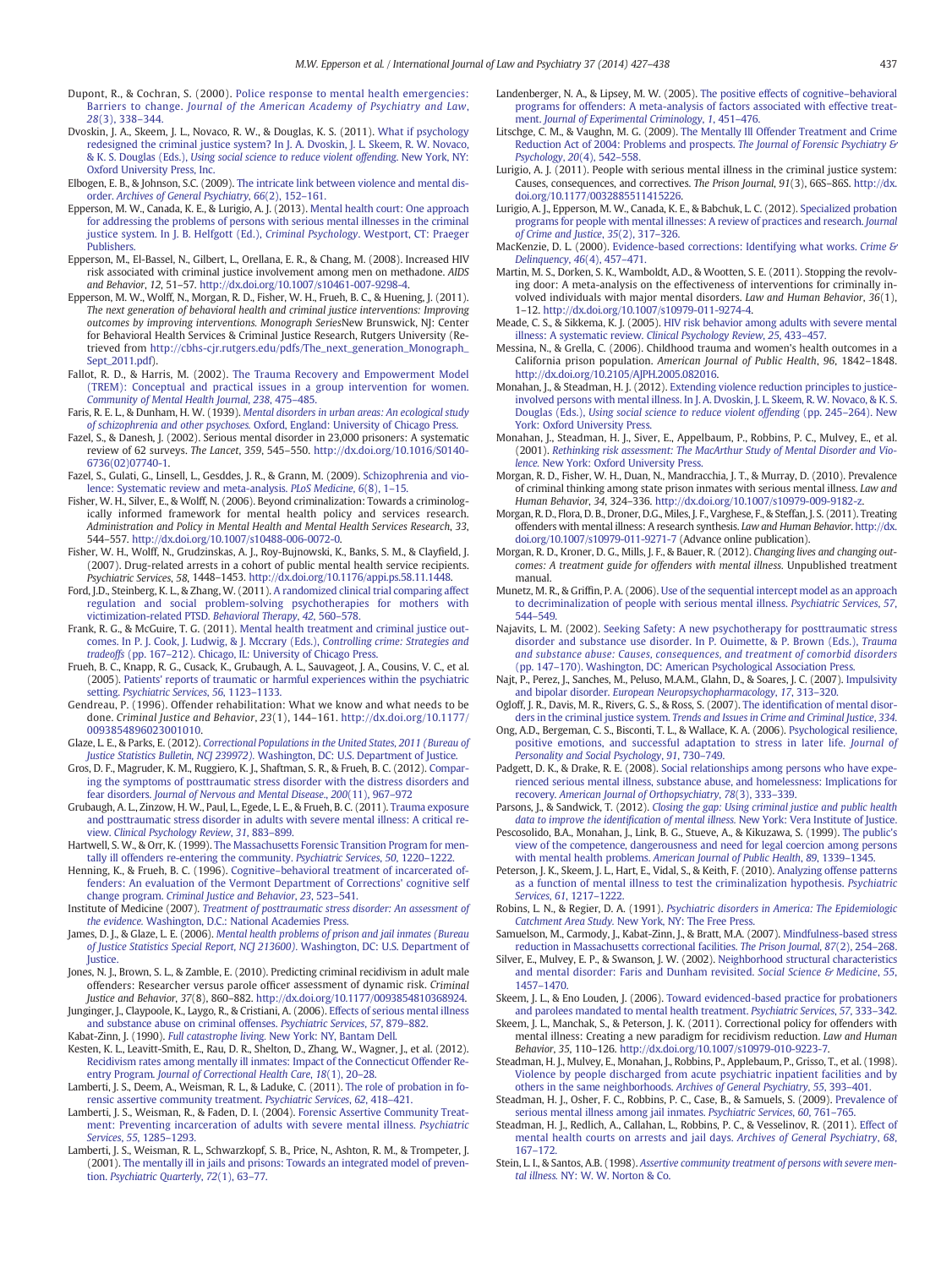Swann, A.C., Anderson, J. C., Dougherty, D.M., & Moeller, F. G. (2001). [Measurement of](http://refhub.elsevier.com/S0160-2527(14)00026-0/rf0425) [inter-episode impulsivity in bipolar disorder.](http://refhub.elsevier.com/S0160-2527(14)00026-0/rf0425) Psychiatry Research, 101, 195–197.

Swann, A.C., Pazzaglia, P., Nicholls, A., Dougherty, D.M., & Moeller, F. G. (2003). [Impulsiv](http://refhub.elsevier.com/S0160-2527(14)00026-0/rf0430)[ity and phase of illness in bipolar disorder.](http://refhub.elsevier.com/S0160-2527(14)00026-0/rf0430) Journal of Affective Disorders, 73, 105–111.

- Swanson, J. W., Holzer, C. E., Ganju, V. K., & Jono, R. T. (1990). [Violence and psychiatric dis](http://refhub.elsevier.com/S0160-2527(14)00026-0/rf0435)[order in the community: Evidence from the Epidemiologic Catchment Area surveys.](http://refhub.elsevier.com/S0160-2527(14)00026-0/rf0435) [Hospital and Community Psychiatry](http://refhub.elsevier.com/S0160-2527(14)00026-0/rf0435), 41, 761–770.
- Swartz, J. A., & Lurigio, A. J. (1999). [Special section of mentally ill offenders: Psychiatric ill](http://refhub.elsevier.com/S0160-2527(14)00026-0/rf0440)[ness and comorbidity among adult male jail detainees in drug treatment.](http://refhub.elsevier.com/S0160-2527(14)00026-0/rf0440) Psychiatric Services, 50[\(12\), 1628](http://refhub.elsevier.com/S0160-2527(14)00026-0/rf0440)–1630.
- Teplin, L. A. (1990). [The prevalence of severe mental disorder among urban male jail de](http://refhub.elsevier.com/S0160-2527(14)00026-0/rf0445)[tainees: Comparison with the Epidemiologic Catchment Area program.](http://refhub.elsevier.com/S0160-2527(14)00026-0/rf0445) American [Journal of Public Health](http://refhub.elsevier.com/S0160-2527(14)00026-0/rf0445), 80, 663–669.
- Teplin, L. A., Abram, K. M., & McClelland, G. M. (1996). [The prevalence of psychiatric dis](http://refhub.elsevier.com/S0160-2527(14)00026-0/rf0450)[order among incarcerated women: Pretrial detainees.](http://refhub.elsevier.com/S0160-2527(14)00026-0/rf0450) Archives of General Psychiatry, 53[, 505](http://refhub.elsevier.com/S0160-2527(14)00026-0/rf0450)–512.
- Teplin, L. A., McClelland, G. M., Abram, K. M., & Weiner, D. A. (2005). [Crime victimization](http://refhub.elsevier.com/S0160-2527(14)00026-0/rf0455) [in adults with severe mental illness: Comparison with the National Crime Victimiza](http://refhub.elsevier.com/S0160-2527(14)00026-0/rf0455)tion Survey. [Archives of General Psychiatry](http://refhub.elsevier.com/S0160-2527(14)00026-0/rf0455), 62, 911–921.
- Torrey, E. F., Kennard, A.D., Eslinger, D., Lamb, R., & Pavle, L. (2010). [More mentally ill per](http://refhub.elsevier.com/S0160-2527(14)00026-0/rf0460)[sons are in jails and prisons than hospitals: A survey of the states.](http://refhub.elsevier.com/S0160-2527(14)00026-0/rf0460) Arlington, VA: The [Treatment Advocacy Center.](http://refhub.elsevier.com/S0160-2527(14)00026-0/rf0460)
- Wallace, C., Mullen, P. E., & Burgess, P. (2004). [Criminal offending in schizophrenia over a](http://refhub.elsevier.com/S0160-2527(14)00026-0/rf0465) [25-year period marked by deinstitutionalization and increasing prevalence of comor](http://refhub.elsevier.com/S0160-2527(14)00026-0/rf0465)bid substance use disorders. [American Journal of Psychiatry](http://refhub.elsevier.com/S0160-2527(14)00026-0/rf0465), 161, 716–727.
- Walters, G. D. (2011). [Criminal thinking as a mediator of the mental illness](http://refhub.elsevier.com/S0160-2527(14)00026-0/rf0470)–prison [violence relationship: A path analytic study and causal mediation analysis.](http://refhub.elsevier.com/S0160-2527(14)00026-0/rf0470) [Psychological Services](http://refhub.elsevier.com/S0160-2527(14)00026-0/rf0470), 8(3), 189–199.
- Watson, A.C., Morabito, M. S., Draine, J., & Ottati, V. (2008). [Improving police response to](http://refhub.elsevier.com/S0160-2527(14)00026-0/rf0475) [persons with mental illness: A multi-level conceptualization of CIT.](http://refhub.elsevier.com/S0160-2527(14)00026-0/rf0475) International [Journal of Law and Psychiatry](http://refhub.elsevier.com/S0160-2527(14)00026-0/rf0475), 31, 359–368.
- Wilson, R. J. (2005). Are [cognitive problem-solving skills programmes really not working?](http://refhub.elsevier.com/S0160-2527(14)00026-0/rf0480) A response to '[Evaluating evidence for the effectiveness of the Reasoning and Reha](http://refhub.elsevier.com/S0160-2527(14)00026-0/rf0480)[bilitation Programme](http://refhub.elsevier.com/S0160-2527(14)00026-0/rf0480)'. The Howard Journal, 44, 319–321.
- Wilson, A.B., & Draine, J. (2006). [Collaborations between criminal justice and mental](http://refhub.elsevier.com/S0160-2527(14)00026-0/rf0485) [health systems for prisoner reentry.](http://refhub.elsevier.com/S0160-2527(14)00026-0/rf0485) Psychiatric Services, 57(6), 875–878.
- Wolff, N. (2003). [Courting the court: Courts as agents for treatment and justice. In W. H.](http://refhub.elsevier.com/S0160-2527(14)00026-0/rf0490) Fisher (Ed.), [Community-based interventions for offenders with severe mental illness](http://refhub.elsevier.com/S0160-2527(14)00026-0/rf0490) [\(Research in Community and Mental Health\)](http://refhub.elsevier.com/S0160-2527(14)00026-0/rf0490) (pp. 143–197). Oxford: Elsevier Science.
- Wolff, N., Blitz, C. L., & Shi, I. (2007). [Rates of sexual victimization in prison for inmates](http://refhub.elsevier.com/S0160-2527(14)00026-0/rf0500) [with and without mental disorders.](http://refhub.elsevier.com/S0160-2527(14)00026-0/rf0500) Psychiatric Services, 58, 1087–1094.
- Wolff, N., Frueh, B. C., Shi, J., Gerardi, D., Fabrikant, N., & Schumann, B. E. (2011a). Traumatic and stressful event exposure and behavioral health characteristics of incarcerated females self-referred to specialty PTSD treatment. Psychiatric Services, 62, 954–958.
- Wolff, N., Morgan, R. D., Shi, J., Fisher, W., & Huening, J. (2011b). Thinking styles and emotional states of male and female prison inmates by mental disorder status. Psychiatric Services, 62(12), 1485–1493.
- Wolff, N., & Pogorzelski, W. (2005). [Measuring the effectiveness of mental health courts:](http://refhub.elsevier.com/S0160-2527(14)00026-0/rf0495) [Challenges and recommendations.](http://refhub.elsevier.com/S0160-2527(14)00026-0/rf0495) Psychology, Public Policy, and Law, 11, 539–569.
- Wolff, N., & Shi, J. (2009). Victimization and feelings of safety among male and female inmates with behavioral health problems. Journal of Forensic Psychiatry & Psychology, 20(S01), S56–S77. http://dx.doi.org[/10.1080/14789940802710330](http://dx.doi.org/10.1080/14789940802710330).
- Wolff, N., & Shi, J. (2010). [Trauma and incarcerated persons. In C. L. Scott \(Ed.\),](http://refhub.elsevier.com/S0160-2527(14)00026-0/rf0515) Handbook of correctional mental health (pp. 277–[320\). Arlington, VA: American Psychiatric Pub](http://refhub.elsevier.com/S0160-2527(14)00026-0/rf0515)[lishing, Inc.](http://refhub.elsevier.com/S0160-2527(14)00026-0/rf0515)
- Wolff, N., & Shi, J. (2012). Childhood and adult trauma experiences of incarcerated persons and their relationship to adult behavioral health problems and treatment. International Journal of Environmental Research and Public Health, 9, 1908–1926. http://dx.doi.org[/10.3390/ijerph9051908](http://dx.doi.org/10.3390/ijerph9051908).
- Young, A. S., Chiman, M. J., Cradock-O'Leary, J. A., Sullivan, G., Murata, D., Mintz, D., et al. (2005). Characteristics of individuals with severe mental illness who use emergency services. Community Mental Health Journal, 41, 159–168. http://dx.doi.org[/10.1007/](http://dx.doi.org/10.1007/s10597-005-2650-0) [s10597-005-2650-0](http://dx.doi.org/10.1007/s10597-005-2650-0).
- Zamble, E., & Quinsey, V. L. (1997). The process of recidivism. [Cambridge, UK: Cambridge](http://refhub.elsevier.com/S0160-2527(14)00026-0/rf0530) [University Press.](http://refhub.elsevier.com/S0160-2527(14)00026-0/rf0530)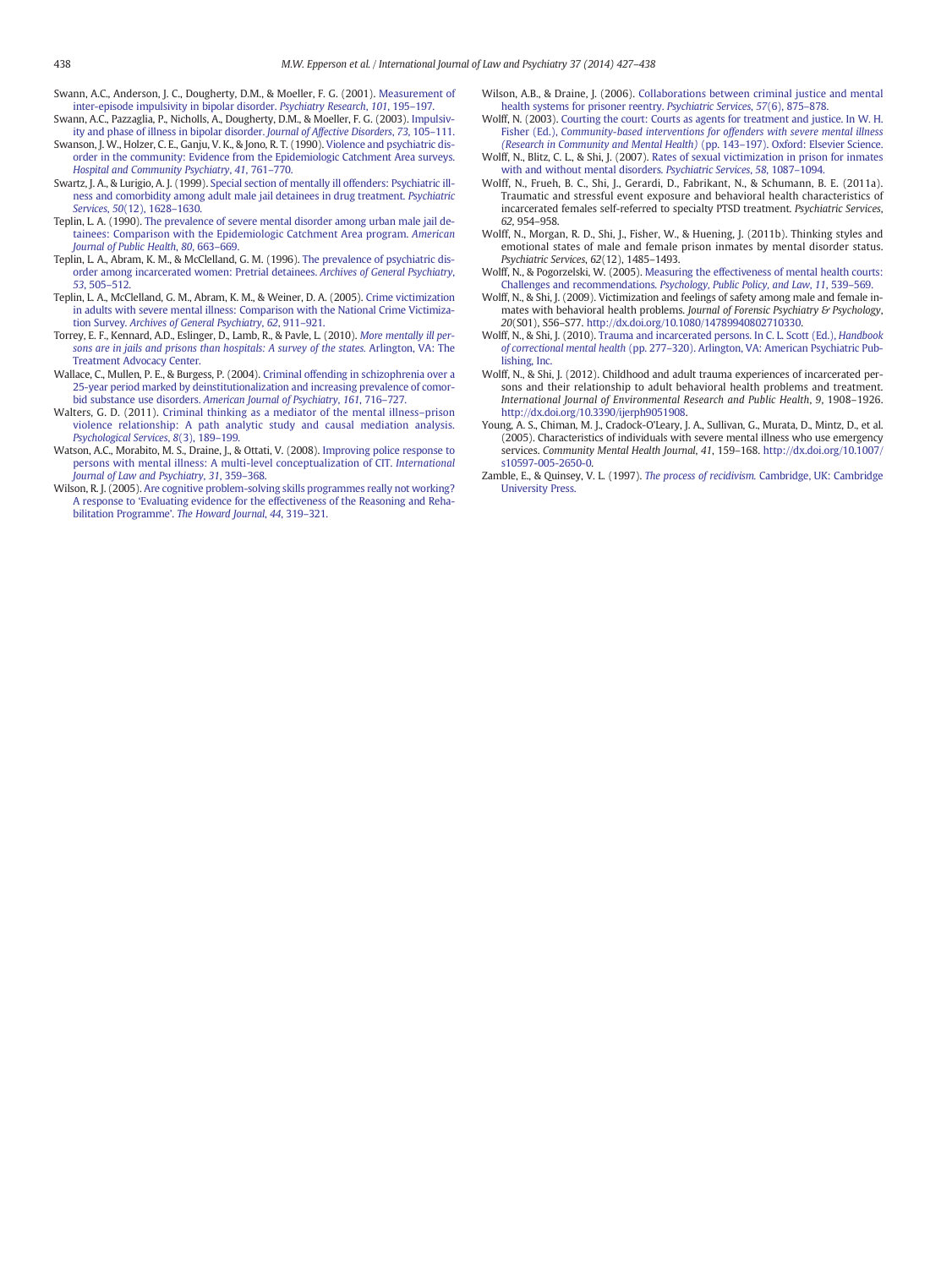The WSIPP benefit-cost analysis examines, on an apples-to-apples basis, the monetary value of programs or policies to determine whether the benefits from the program exceed its costs. WSIPP's research approach to identifying evidence-based programs and policies has three main steps. First, we determine "what works" (and what does not work) to improve outcomes using a statistical technique called meta-analysis. Second, we calculate whether the benefits of a program exceed its costs. Third, we estimate the risk of investing in a program by testing the sensitivity of our results. For more detail on our methods, see our [technical documentation](http://www.wsipp.wa.gov/TechnicalDocumentation/WsippBenefitCostTechnicalDocumentation.pdf).

Current estimates replace old estimates. Numbers will change over time as a result of model inputs and monetization methods.

| Program name                                                                            | Date of<br>last<br>literature<br>review | Total<br>benefits | Taxpayer<br>benefits | Non-<br>taxpayer<br>benefits | Costs      | <b>Benefits</b><br>minus<br>costs (net<br>present<br>value) | Benefit to<br>cost ratio | Chance<br>benefits<br>will<br>exceed<br>costs |
|-----------------------------------------------------------------------------------------|-----------------------------------------|-------------------|----------------------|------------------------------|------------|-------------------------------------------------------------|--------------------------|-----------------------------------------------|
| Employment & job training assistance during incarceration                               | Sep. 2015                               | \$34,745          | \$10,068             | \$24,677                     | (\$463)    | \$34,282                                                    | \$75.07                  | 99 %                                          |
| Electronic monitoring (probation)                                                       | Dec. 2014                               | \$25,411          | \$7,076              | \$18,335                     | \$1,118    | \$26,529                                                    | n/a                      | 94 %                                          |
| Offender Re-entry Community Safety Program<br>(dangerously mentally ill offenders)      | Apr. 2012                               | \$56.465          | \$22,324             | \$34.141                     | (\$33,791) | \$22.673                                                    | \$1.67                   | 94 %                                          |
| Therapeutic communities for offenders with co-occuring<br>disorders                     | Nov. 2014                               | \$25,765          | \$7.947              | \$17,817                     | (\$3,717)  | \$22.047                                                    | \$6.93                   | 99 %                                          |
| Correctional education (basic or post-secondary) in prison                              | Aug. 2015                               | \$21,720          | \$6,423              | \$15,297                     | (\$1,180)  | \$20,539                                                    | \$18.40                  | 100 %                                         |
| Day reporting centers                                                                   | Mar. 2015                               | \$22,721          | \$7,027              | \$15,694                     | (\$3,919)  | \$18,802                                                    | \$5.80                   | 92 %                                          |
| Vocational education in prison                                                          | Aug. 2015                               | \$19,920          | \$5,976              | \$13,945                     | (\$1,644)  | \$18,277                                                    | \$12.12                  | 100 %                                         |
| Drug Offender Sentencing Alternative (for drug offenders)                               | Apr. 2012                               | \$19,823          | \$5,865              | \$13,958                     | (\$1,600)  | \$18,223                                                    | \$12.39                  | 98 %                                          |
| Mental health courts                                                                    | May. 2014                               | \$18,816          | \$5,856              | \$12,960                     | (\$3,051)  | \$15,764                                                    | \$6.17                   | 100 %                                         |
| Electronic monitoring (parole)                                                          | Dec. 2014                               | \$14,211          | \$3,939              | \$10,272                     | \$1,118    | \$15,329                                                    | n/a                      | 100 %                                         |
| Outpatient/non-intensive drug treatment (incarceration)                                 | Nov. 2014                               | \$14,963          | \$4,448              | \$10,515                     | (\$933)    | \$14,030                                                    | \$16.04                  | 100 %                                         |
| Swift and Certain sanctions for offenders on community<br>supervision                   | Oct. 2015                               | \$13,242          | \$3,674              | \$9,568                      | \$693      | \$13,935                                                    | n/a                      | 100 %                                         |
| Inpatient/intensive outpatient drug treatment<br>(incarceration)                        | Nov. 2014                               | \$15,287          | \$4,634              | \$10,653                     | (\$1,594)  | \$13,693                                                    | \$9.59                   | 100 %                                         |
| Sex offender treatment in the community                                                 | Dec. 2013                               | \$14,320          | \$3,445              | \$10,876                     | (\$1,655)  | \$12,665                                                    | \$8.65                   | 93 %                                          |
| Risk Need & Responsivity supervision (for high and<br>moderate risk offenders)          | Dec. 2013                               | \$17,019          | \$5,604              | \$11.415                     | (\$4,974)  | \$12,045                                                    | \$3.42                   | 100 %                                         |
| Therapeutic communities for chemically dependent<br>offenders (community)               | Nov. 2014                               | \$11,515          | \$3,502              | \$8,013                      | (\$1,557)  | \$9,958                                                     | \$7.39                   | 100 %                                         |
| Cognitive behavioral treatment (for high and moderate risk<br>offenders)                | Aug. 2014                               | \$10,357          | \$3,042              | \$7,315                      | (\$431)    | \$9.925                                                     | \$24.01                  | 100 %                                         |
| Case management: swift & certain/graduated sanctions for<br>substance abusing offenders | Dec. 2012                               | \$14,186          | \$4,737              | \$9.449                      | (\$4,972)  | \$9,214                                                     | \$2.85                   | 95 %                                          |
| Drug Offender Sentencing Alternative (for property<br>offenders)                        | Dec. 2012                               | \$10,502          | \$3,214              | \$7,288                      | (\$1,599)  | \$8,903                                                     | \$6.57                   | 70 %                                          |
| Drug courts                                                                             | Aug. 2014                               | \$12.972          | \$4,082              | \$8,889                      | (\$4,958)  | \$8,013                                                     | \$2.62                   | 100 %                                         |
| Jail diversion programs for offenders with mental illness<br>(post-arrest programs)     | Mar. 2015                               | \$2,406           | (\$4,513)            | \$6,919                      | \$5,601    | \$8,007                                                     | n/a                      | 57 %                                          |
| Employment & job training assistance in the community                                   | May. 2015                               | \$8,378           | \$2,452              | \$5,926                      | (\$463)    | \$7,915                                                     | \$18.10                  | 100 %                                         |
| Work release                                                                            | Aug. 2015                               | \$6,426           | \$1,951              | \$4,474                      | (\$689)    | \$5,736                                                     | \$9.32                   | 98 %                                          |
| Correctional industries in prison                                                       | Aug. 2015                               | \$6,391           | \$2,057              | \$4,334                      | (\$1,486)  | \$4,905                                                     | \$4.30                   | 100 %                                         |
| Therapeutic communities for chemically dependent<br>offenders (incarceration)           | Nov. 2014                               | \$9,830           | \$3,573              | \$6,257                      | (\$4,990)  | \$4,839                                                     | \$1.97                   | 94 %                                          |
| Outpatient/non-intensive drug treatment (community)                                     | Nov. 2014                               | \$4,642           | \$1,441              | \$3,200                      | (\$851)    | \$3,791                                                     | \$5.46                   | 90 %                                          |
| Sex offender treatment during incarceration                                             | Dec. 2013                               | \$8,753           | \$2,585              | \$6,169                      | (\$5,190)  | \$3,563                                                     | \$1.69                   | 75 %                                          |
| Restorative justice conferencing                                                        | Oct. 2015                               | \$4,315           | \$1,346              | \$2.969                      | (\$1,078)  | \$3,236                                                     | \$4.00                   | 71 %                                          |
| Intensive supervision (surveillance & treatment)                                        | Apr. 2012                               | \$11,393          | \$4,406              | \$6,987                      | (\$8,184)  | \$3,209                                                     | \$1.39                   | 72 %                                          |
| Inpatient/intensive outpatient drug treatment (community)                               | Nov. 2014                               | \$1,235           | \$501                | \$733                        | (\$1,043)  | \$192                                                       | \$1.18                   | 51 %                                          |

### **Adult Criminal Justice**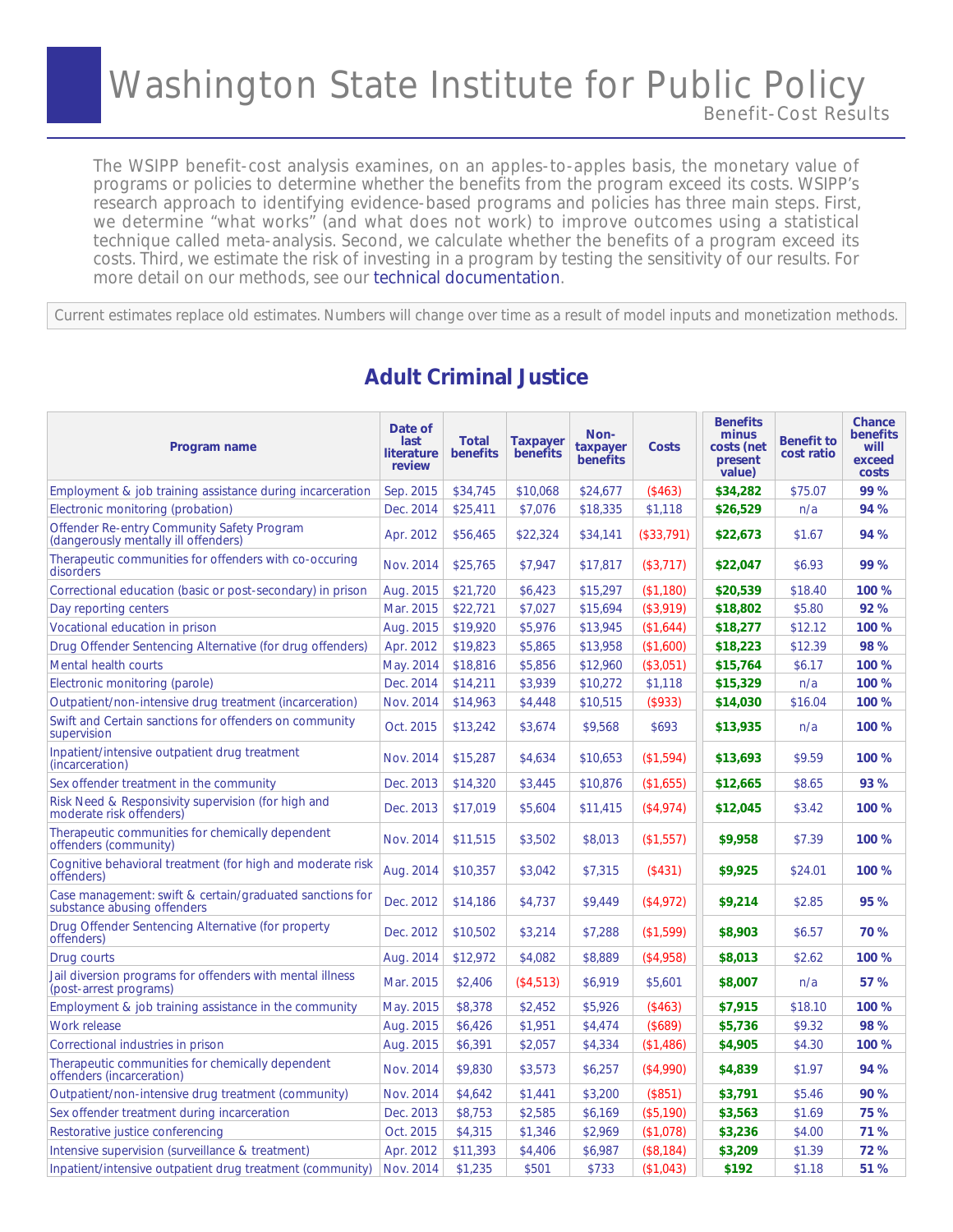| Program name                                                                                                            | Date of<br>last<br>literature<br>review | Total<br>benefits | Taxpayer<br>benefits | Non-<br>taxpayer<br>benefits | Costs      | <b>Benefits</b><br>minus<br>costs (net<br>present<br>value) | Benefit to<br>cost ratio | Chance<br>benefits<br>will<br>exceed<br>costs |
|-------------------------------------------------------------------------------------------------------------------------|-----------------------------------------|-------------------|----------------------|------------------------------|------------|-------------------------------------------------------------|--------------------------|-----------------------------------------------|
| Case management: not swift and certain for substance<br>abusing offenders                                               | Nov. 2015                               | \$4,324           | \$1,935              | \$2,389                      | (\$4,973)  | (\$649)                                                     | \$0.87                   | 44 %                                          |
| Intensive supervision (surveillance only)                                                                               | Apr. 2012                               | (\$3,304)         | (\$329)              | (\$2,975)                    | (\$4,307)  | (\$7,611)                                                   | (\$0.77)                 | 6%                                            |
| Domestic violence perpetrator treatment (Duluth-based<br>model)                                                         | Aug. 2014                               | (\$7,883)         | (\$2,043)            | (\$5,840)                    | (\$1,426)  | (\$9,309)                                                   | (\$5.53)                 | 17 %                                          |
| Prison                                                                                                                  |                                         |                   |                      |                              |            |                                                             |                          |                                               |
| For lower risk offenders, decrease prison average daily<br>population by 250, by lowering length of stay by 3 months    | Oct. 2013                               | (\$4,096)         | ( \$785)             | (\$3,311)                    | \$5,784    | \$1,688                                                     | n/a                      | 71 %                                          |
| For moderate risk offenders, decrease prison average daily<br>population by 250, by lowering length of stay by 3 months | Oct. 2013                               | (\$14,657)        | (\$2,249)            | (\$12,408)                   | \$5,783    | (\$8,874)                                                   | n/a                      | 10 %                                          |
| For high risk offenders, decrease prison average daily<br>population by 250, by lowering length of stay by 3 months     | Oct. 2013                               | (\$40,740)        | (\$5,260)            | (\$35,480)                   | \$5,770    | (\$34,969)                                                  | n/a                      | 0%                                            |
| Police (results per-officer)                                                                                            |                                         |                   |                      |                              |            |                                                             |                          |                                               |
| Deploy one additional police officer with hot spots<br>strategies                                                       | Oct. 2013                               | \$568,570         | \$70.153             | \$498.417                    | (\$95,047) | \$473,523                                                   | \$5.98                   | 100 %                                         |
| Deploy one additional police officer with statewide average<br>practices                                                | Oct. 2013                               | \$489,620         | \$59,960             | \$429,660                    | (\$90,629) | \$398,991                                                   | \$5.40                   | 100 %                                         |

### **Other Adult Criminal Justice topics reviewed:**

| Program name                                                   | Date of<br>last<br>literature<br>review | <b>Notes</b>                                                    |
|----------------------------------------------------------------|-----------------------------------------|-----------------------------------------------------------------|
| Dialectical Behavior Therapy                                   |                                         | Sep. 2015 Click for meta-analytic results                       |
| Domestic violence perpetrator treatment (Non-Duluth<br>models) |                                         | Aug. 2014 Click for meta-analytic results                       |
| Driving Under the Influence (DUI) court                        |                                         | Feb. 2014 Click for meta-analytic results                       |
| Housing supports for offenders returning to the<br>community   |                                         | Apr. 2012 Click for meta-analytic results                       |
| Ignition interlock devices for alcohol-related offenses        |                                         | Mar. 2014 Click for meta-analytic results                       |
| Parenting programs (during incarceration)                      |                                         | Nov. 2014 No rigorous evaluation measuring outcome of interest. |
| Veteran's courts                                               |                                         | Nov. 2014 No rigorous evaluation measuring outcome of interest. |
| Adult boot camps                                               |                                         | Oct. 2006 See previous WSIPP publication for past findings.     |
| Life skills education programs                                 |                                         | Oct. 2006 See previous WSIPP publication for past findings.     |
| Sex offender community notification and registration           |                                         | Jun. 2009 See previous WSIPP publication for past findings.     |

For further information, contact: (360) 586-2677, institute@wsipp.wa.gov Printed on 01-06-2016

## Washington State Institute for Public Policy

The Washington State Legislature created the Washington State Insititute for Public Policy in 1983. A Board of Directors-representing the legislature, the governor, and public universities-governs WSIPP and guides the development of all activities. WSIPP's mission is to carry out practical research, at legislative direction, on issues of importance to Washington State.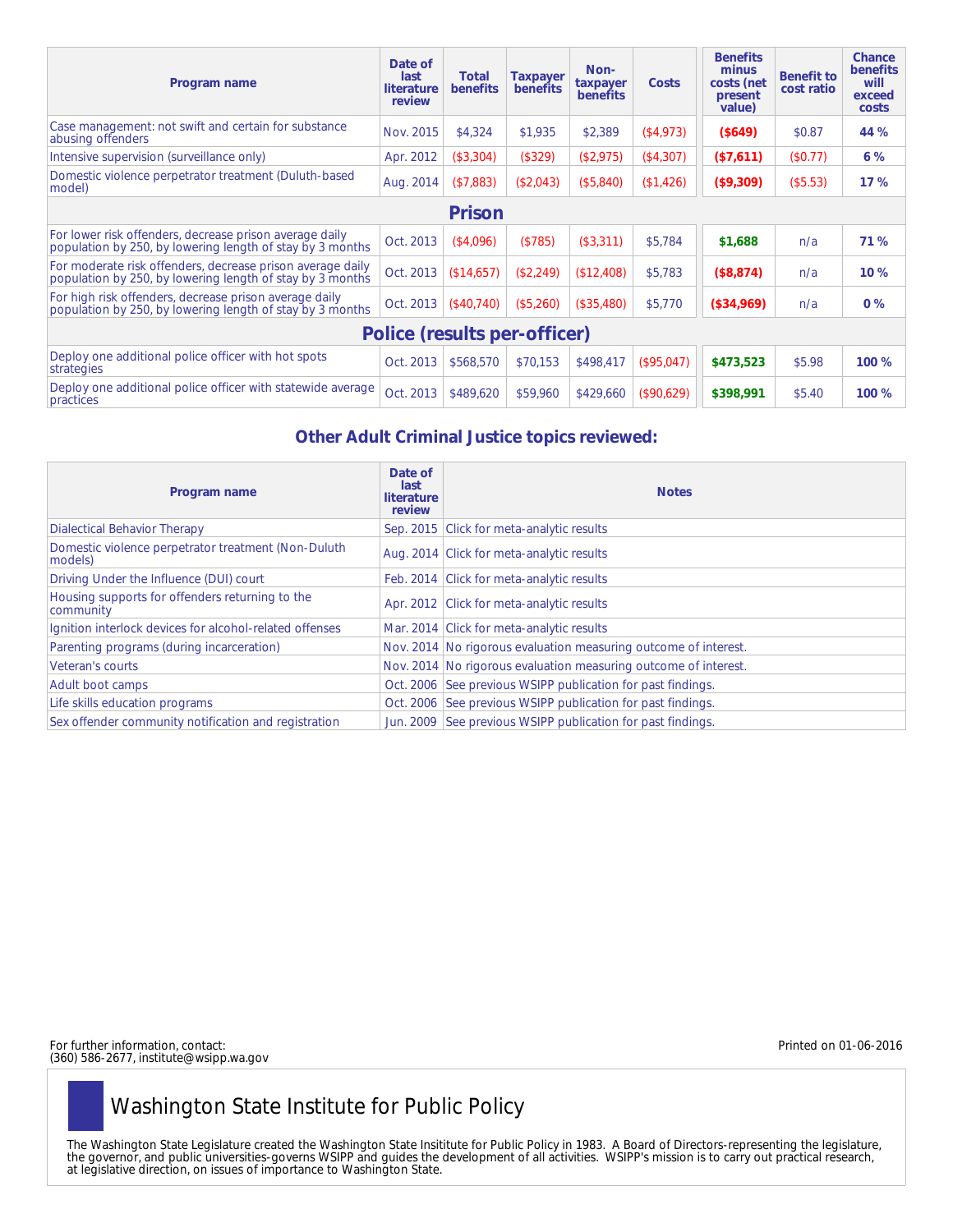The WSIPP benefit-cost analysis examines, on an apples-to-apples basis, the monetary value of programs or policies to determine whether the benefits from the program exceed its costs. WSIPP's research approach to identifying evidence-based programs and policies has three main steps. First, we determine "what works" (and what does not work) to improve outcomes using a statistical technique called meta-analysis. Second, we calculate whether the benefits of a program exceed its costs. Third, we estimate the risk of investing in a program by testing the sensitivity of our results. For more detail on our methods, see our [technical documentation](http://www.wsipp.wa.gov/TechnicalDocumentation/WsippBenefitCostTechnicalDocumentation.pdf).

Current estimates replace old estimates. Numbers will change over time as a result of model inputs and monetization methods.

| Program name                                                                            | Date of<br>last<br>literature<br>review | Total<br>benefits | Taxpayer<br>benefits | Non-<br>taxpayer<br>benefits | Costs      | <b>Benefits</b><br>minus<br>costs (net<br>present<br>value) | Benefit to<br>cost ratio | Chance<br>benefits<br>will<br>exceed<br>costs |
|-----------------------------------------------------------------------------------------|-----------------------------------------|-------------------|----------------------|------------------------------|------------|-------------------------------------------------------------|--------------------------|-----------------------------------------------|
| Electronic monitoring (probation)                                                       | Dec. 2014                               | \$28,043          | \$6,883              | \$21,160                     | \$1,119    | \$29,162                                                    | n/a                      | 94 %                                          |
| Offender Re-entry Community Safety Program<br>(dangerously mentally ill offenders)      | Apr. 2012                               | \$61,700          | \$21,370             | \$40,330                     | (\$33,813) | \$27,888                                                    | \$1.82                   | 96 %                                          |
| Therapeutic communities for offenders with co-occuring<br>disorders                     | Nov. 2014                               | \$28,016          | \$7.624              | \$20.392                     | (\$3,720)  | \$24,297                                                    | \$7.53                   | 99 %                                          |
| Correctional education (basic or post-secondary) in prison                              | Dec. 2014                               | \$23,308          | \$6,104              | \$17,204                     | ( \$1,183) | \$22,125                                                    | \$19.70                  | 100 %                                         |
| Day reporting centers                                                                   | Mar. 2015                               | \$24.889          | \$6,738              | \$18,152                     | (\$3,926)  | \$20,963                                                    | \$6.34                   | 92 %                                          |
| Drug Offender Sentencing Alternative (for drug offenders)                               | Apr. 2012                               | \$21,828          | \$5.666              | \$16,162                     | (\$1,599)  | \$20,229                                                    | \$13.65                  | 99 %                                          |
| Vocational education in prison                                                          | Dec. 2014                               | \$21,746          | \$5,764              | \$15,982                     | (\$1,645)  | \$20,101                                                    | \$13.22                  | 100 %                                         |
| Mental health courts                                                                    | May. 2014                               | \$20,640          | \$5,658              | \$14,982                     | (\$3,052)  | \$17,588                                                    | \$6.76                   | 100 %                                         |
| Electronic monitoring (parole)                                                          | Dec. 2014                               | \$16,329          | \$4,042              | \$12,287                     | \$1,119    | \$17,447                                                    | n/a                      | 100 %                                         |
| Outpatient/non-intensive drug treatment (incarceration)                                 | Nov. 2014                               | \$16,189          | \$4,256              | \$11,933                     | $($ \$933) | \$15,256                                                    | \$17.35                  | 100 %                                         |
| Inpatient/intensive outpatient drug treatment<br>(incarceration)                        | Nov. 2014                               | \$16,694          | \$4,469              | \$12,225                     | (\$1,594)  | \$15,100                                                    | \$10.47                  | 100 %                                         |
| Risk Need & Responsivity supervision (for high and<br>moderate risk offenders)          | Dec. 2013                               | \$18,797          | \$5,395              | \$13,402                     | (\$4,976)  | \$13,821                                                    | \$3.78                   | 100 %                                         |
| Therapeutic communities for chemically dependent<br>offenders (community)               | Nov. 2014                               | \$12,727          | \$3,386              | \$9.341                      | (\$1,557)  | \$11.169                                                    | \$8.17                   | 100 %                                         |
| Cognitive behavioral treatment (for high and moderate risk<br>offenders)                | Aug. 2014                               | \$11,414          | \$2,953              | \$8.461                      | (\$431)    | \$10,983                                                    | \$26.49                  | 100 %                                         |
| Case management: swift & certain/graduated sanctions for<br>substance abusing offenders | Dec. 2012                               | \$15,752          | \$4,557              | \$11,194                     | (\$4,968)  | \$10,784                                                    | \$3.17                   | 96 %                                          |
| Drug Offender Sentencing Alternative (for property<br>offenders)                        | Dec. 2012                               | \$12.019          | \$3.211              | \$8,808                      | (\$1,600)  | \$10,419                                                    | \$7.51                   | 72 %                                          |
| Drug courts                                                                             | Aug. 2014                               | \$14,900          | \$3,988              | \$10.912                     | (\$4,959)  | \$9,941                                                     | \$3.00                   | 100 %                                         |
| Sex offender treatment in the community                                                 | Dec. 2013                               | \$10.659          | \$2,283              | \$8,376                      | (\$1,654)  | \$9,005                                                     | \$6.44                   | 86 %                                          |
| Jail diversion for offenders with mental illness (post-<br>booking programs)            | Mar. 2015                               | \$3.146           | \$69                 | \$3.077                      | \$4,700    | \$7.846                                                     | n/a                      | 62 %                                          |
| Work release                                                                            | Apr. 2012                               | \$6,978           | \$1.871              | \$5.107                      | (\$690)    | \$6,289                                                     | \$10.12                  | 99 %                                          |
| Employment & job training assistance in the community                                   | May. 2015                               | \$5,995           | \$1.517              | \$4,478                      | (\$125)    | \$5,870                                                     | \$47.79                  | 99 %                                          |
| Therapeutic communities for chemically dependent<br>offenders (incarceration)           | Nov. 2014                               | \$10,856          | \$3.433              | \$7,423                      | (\$4,993)  | \$5,863                                                     | \$2.17                   | 96 %                                          |
| Correctional industries in prison                                                       | Dec. 2014                               | \$7,078           | \$2,000              | \$5.079                      | (\$1,485)  | \$5,594                                                     | \$4.77                   | 100 %                                         |
| Intensive supervision (surveillance & treatment)                                        | Apr. 2012                               | \$12,910          | \$4.267              | \$8,643                      | (\$8,191)  | \$4,719                                                     | \$1.58                   | 79 %                                          |
| Sex offender treatment during incarceration                                             | Dec. 2013                               | \$9,886           | \$2,494              | \$7,392                      | (\$5,194)  | \$4,692                                                     | \$1.90                   | 79 %                                          |
| Outpatient/non-intensive drug treatment (community)                                     | Nov. 2014                               | \$5,210           | \$1,410              | \$3,800                      | (\$848)    | \$4,363                                                     | \$6.15                   | 91 %                                          |
| Inpatient/intensive outpatient drug treatment (community)                               | Nov. 2014                               | \$1,324           | \$463                | \$860                        | (\$1,043)  | \$281                                                       | \$1.27                   | 52 %                                          |
| Case management: not swift and certain for substance<br>abusing offenders               | Nov. 2014                               | \$3,154           | \$1,405              | \$1,750                      | (\$4,971)  | (\$1,817)                                                   | \$0.63                   | 35 %                                          |
| Intensive supervision (surveillance only)                                               | Apr. 2012                               | (\$3,479)         | (\$331)              | (\$3,148)                    | (\$4,305)  | (\$7,784)                                                   | (\$0.81)                 | 7%                                            |

### **Adult Criminal Justice**